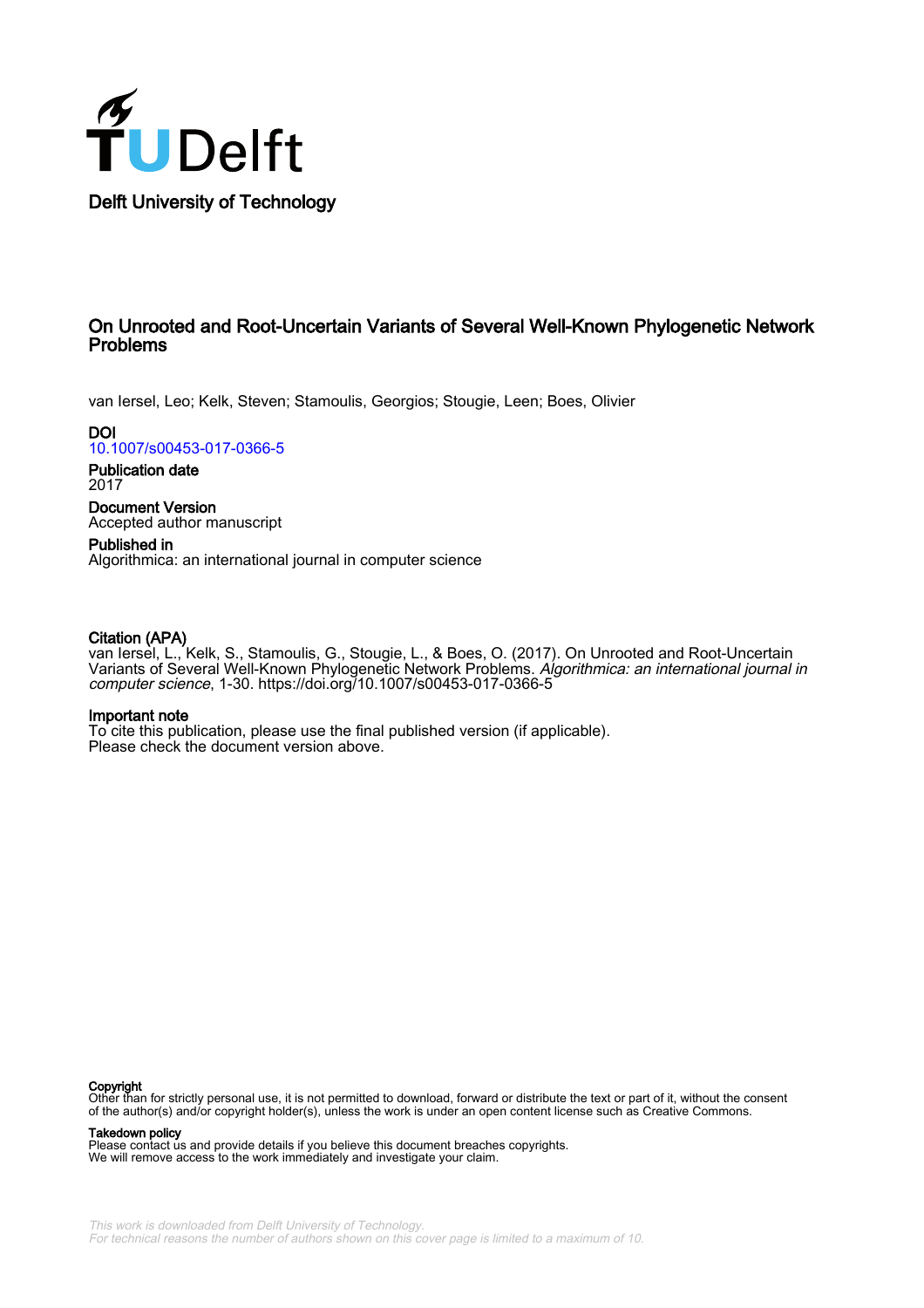

# **On Unrooted and Root-Uncertain Variants of Several Well-Known Phylogenetic Network Problems**

**Leo van Iersel<sup>1</sup> · Steven Kelk2 · Georgios Stamoulis<sup>2</sup> · Leen Stougie3 · Olivier Boes<sup>2</sup>**

Received: 22 October 2016 / Accepted: 11 August 2017 © The Author(s) 2017. This article is an open access publication

**Abstract** The hybridization number problem requires us to embed a set of binary rooted phylogenetic trees into a binary rooted phylogenetic network such that the number of nodes with indegree two is minimized. However, from a biological point of view accurately inferring the root location in a phylogenetic tree is notoriously difficult and poor root placement can artificially inflate the hybridization number. To this end we study a number of relaxed variants of this problem. We start by showing that the fundamental problem of determining whether an *unrooted* phylogenetic network displays (i.e. embeds) an *unrooted* phylogenetic tree, is NP-hard. On the positive side we show that this problem is FPT in reticulation number. In the rooted case the corresponding FPT result is trivial, but here we require more subtle argumentation. Next we show that the hybridization number problem for unrooted networks (when given

 $\boxtimes$  Georgios Stamoulis georgios.stamoulis@maastrichtuniversity.nl

Leo van Iersel l.j.j.v.iersel@gmail.com

Steven Kelk steven.kelk@maastrichtuniversity.nl

Leen Stougie l.stougie@vu.nl

Olivier Boes olivier.boes@protonmail.com

- <sup>1</sup> Delft Institute of Applied Mathematics, Delft University of Technology, Delft, The Netherlands
- <sup>2</sup> Department of Data Science and Knowledge Engineering (DKE), Maastricht University, Maastricht, The Netherlands
- <sup>3</sup> CWI, INRIA-Erable and Department of Econometrics and Operations Research, Vrije Universiteit, Amsterdam, The Netherlands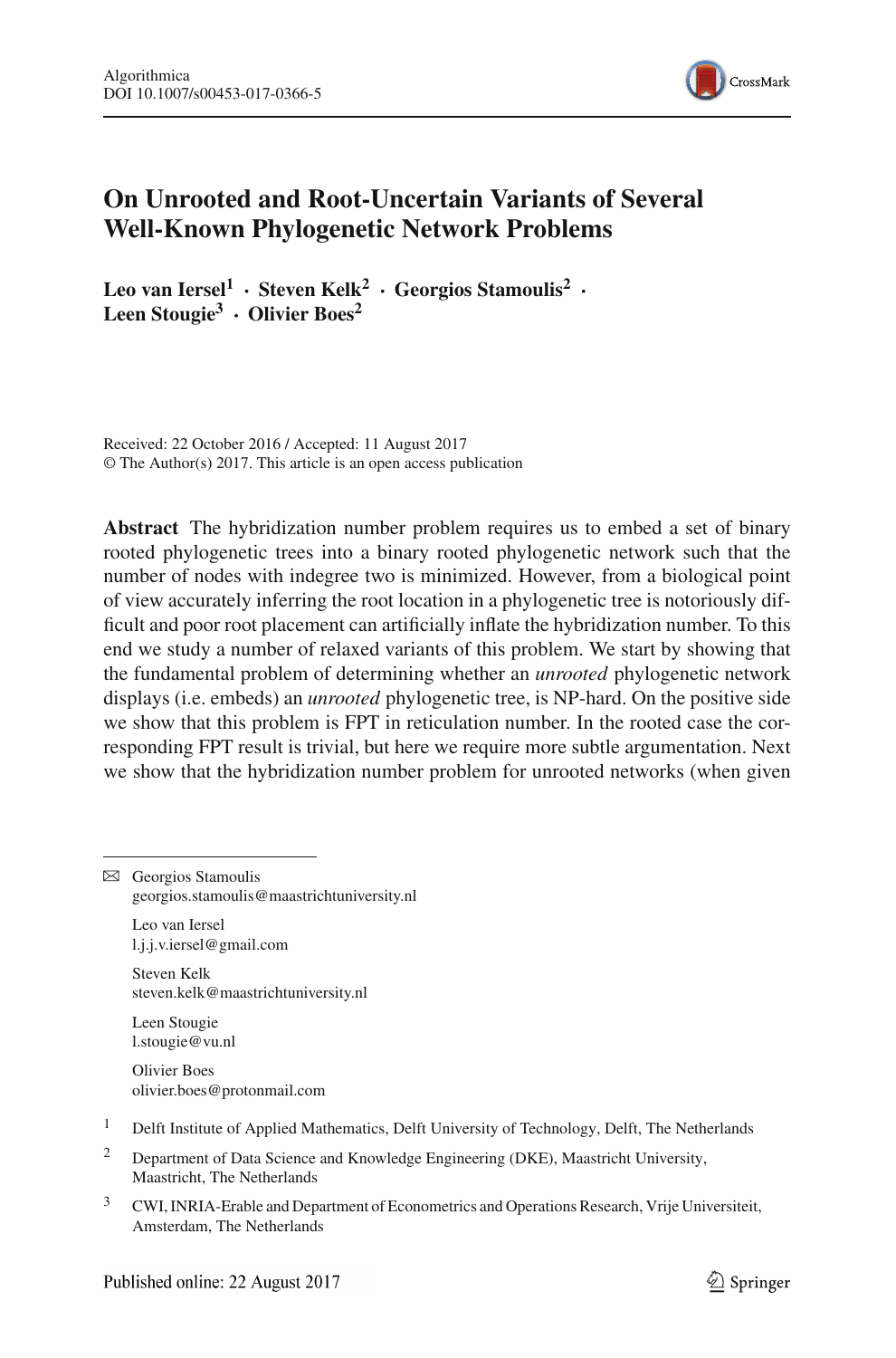two unrooted trees) is equivalent to the problem of computing the tree bisection and reconnect distance of the two unrooted trees. In the third part of the paper we consider the "root uncertain" variant of hybridization number. Here we are free to choose the root location in each of a set of unrooted input trees such that the hybridization number of the resulting rooted trees is minimized. On the negative side we show that this problem is APX-hard. On the positive side, we show that the problem is FPT in the hybridization number, via kernelization, for any number of input trees.

**Keywords** Binary trees· Fixed parameter tractability · Kernelization · APX-hardness· NP-completeness · Phylogenetic networks

# **1 Introduction**

Within the field of phylogenetics the evolutionary history of a set of contemporary species *X*, known as*taxa*, is usually modelled as a tree where the leaves are bijectively labelled by *X*. One of the central challenges in phylogenetics is to accurately infer this history given only measurements on *X* (e.g. one string of DNA per species in *X*) and to this end many different optimality criteria have been proposed [\[12](#page-29-0)[,29](#page-29-1)]. One issue is that algorithms which construct evolutionary trees (henceforth: phylogenetic trees) usually produce *unrooted* phylogenetic trees as output i.e. trees in which the direction of evolution is not specified and thus the notion of "common ancestor" is not welldefined. Nevertheless, biologists are primarily interested in *rooted* trees [\[23\]](#page-29-2), where the root, and thus the direction of evolution, is specified. In practice this problem is often addressed by solving the tree-inference and root-inference problem simultaneously, using a so-called "outgroup" [\[27\]](#page-29-3). However, this process is prone to error (see [\[38](#page-30-0)] for a recent case-study) and disputes over rooting location are prominent in the literature (see e.g.  $[11]$  $[11]$ ).

Moreover, in recent years there has been growing interest in algorithms that construct rooted phylogenetic *networks* [\[17](#page-29-5)], essentially the generalization of rooted phylogenetic trees to rooted directed acyclic graphs. One popular methodology is to construct phylogenetic networks by merging sets of trees according to some optimality criterion  $[18,24]$  $[18,24]$ . For example, in the HYBRIDIZATION NUMBER (HN) problem we are given a set of rooted phylogenetic trees as input and we are required to topologically embed them into a network  $N = (V, E)$  such that the reticulation number  $r(N) = |E| - (|V| - 1)$  is minimized; the minimum value thus obtained is known as the hybridization number of the input trees. This problem is NP-hard and APX-hard [\[6](#page-28-0)] and has similar (in)approximability properties to the classical problem DIRECTED FEEDBACK VERTEX SET (DFVS) [\[22](#page-29-8)], which is not known to be in APX i.e., it is not known whether it permits constant-factor polynomial-time approximation algorithm. We remind the reader that in the DFVS problem we are given a directed graph  $G = (V, E)$  and a positive integer k, and we are asked if there is a subset of vertices  $S \subseteq V$ ,  $|S| \leq k$ , such that if we delete the set *S* from *G*, the remaining graph is cyclefree. On a more positive note, there has been considerable progress on developing fixed parameter tractable (FPT) algorithms for HN. Informally, these are algorithms which solve an input instance *x* of HN in time  $O(f(k) \cdot \text{poly}(|x|))$  where here by |*x*|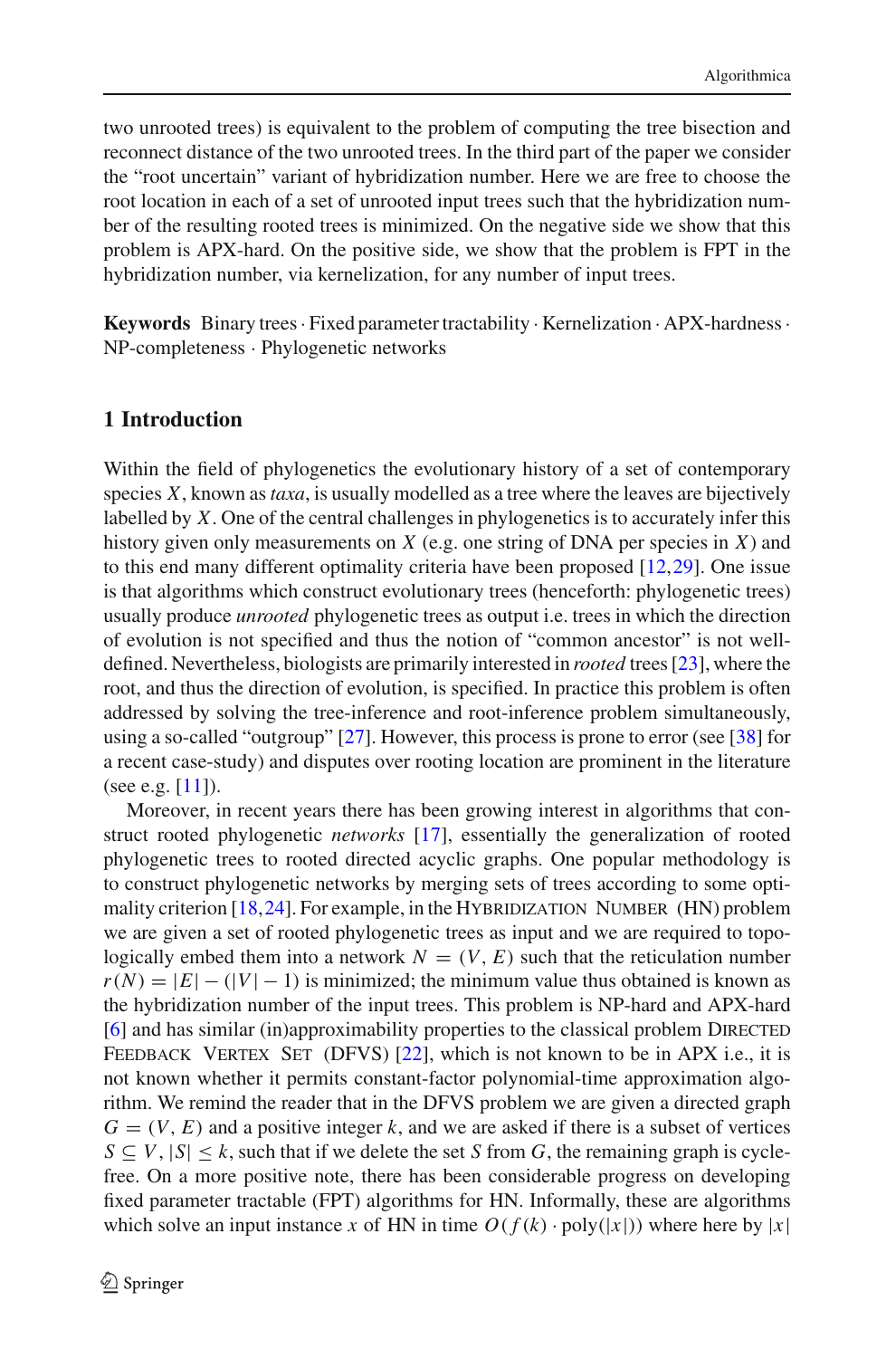we denote the size of the input instance  $x$ ,  $k$  is the hybridization number of the input trees and *f* is some computable function that only depends on *k*. FPT algorithms have the potential to run quickly for large  $|x|$ , as long as *k* is small (see [\[10](#page-29-9)] for an introduction), and they can be highly effective in applied phylogenetics (see e.g.  $[14,30,37]$  $[14,30,37]$  $[14,30,37]$  $[14,30,37]$ ). In [\[5\]](#page-28-1) it was proven that HN is FPT (in the hybridization number) for two input trees and in recent years the result has been generalized in a number of directions (see [\[31\]](#page-29-12) and the references therein for a recent overview).

One modelling issue with HN is that a poor and/or inconsistent choice of the root location in the input trees can artificially inflate the hybridization number, and this in turn can (alongside other methodological errors) be misinterpreted as evidence that reticulate evolutionary phenomena such as horizontal gene transfer are abundant [\[23,](#page-29-2) [34\]](#page-29-13). To take a simple example, consider two identical unrooted trees on a set *X* of *n* taxa which *should*, in principle, be rooted in the same place, so the hybridization number should be 0. If, however, they are rooted in different places due to methodological error, the hybridization number will be at least 1, and in the worst case can rise to  $n-2$ . The effect is reinforced as the number of trees in the input increases.

To this end, in this article we study a number of variations of HN (and related decision problems) in which the root has a relaxed role, or no role whatsoever. The first major part of the article is Sect.  $3$  in which we analyse the UNROOTED TREE CONTAINMENT (UTC) problem. This is simply the problem of determining whether a given unrooted phylogenetic network *N* has a given unrooted phylogenetic tree *T* topologically embedded within it. (Following [\[13\]](#page-29-14), an *unrooted phylogenetic network* is simply a connected, undirected graph where every internal, i.e. non-leaf, node has degree 3 and the leaves are, as usual, bijectively labelled by *X*). The rooted version of this problem has received extensive interest [\[7](#page-29-15),[15,](#page-29-16)[33\]](#page-29-17) and, although NP-hard [\[20](#page-29-18)], permits a trivial FPT algorithm, parameterized by the reticulation number of *N*. Here we show that UTC is also NP-hard, addressing a number of technicalities that do not emerge in the rooted case, and FPT in the reticulation number of *N*. However, here the FPT algorithm is not trivial. We describe a linear kernel based on contracting common chains and subtrees, and a bounded-search branching algorithm with running time  $O(4^k |V(N)|^2)$ , where *k* is the reticulation number and  $|V(N)|$  is the number of nodes in the network.

In Sect. [4,](#page-16-0) a comparatively short section, we consider the UNROOTED HYBRIDIZAtion Number (UHN) problem, where both the input trees and the output network are *unrooted*. In this section we restrict our attention to the case when the input has exactly two trees  $T_1$  and  $T_2$  and we simply ask to find an unrooted network that displays them both such that the reticulation number of the network is minimized. Consider for example the case of Fig. [1](#page-4-0) where we are given two *unrooted* trees  $T_1$ ,  $T_2$  as input.  $N_u$  is a network that displays them both such that  $r(N_u) = 1$  and this is optimal. Slightly surprisingly we show that for UHN the minimum reticulation number of any network that contains both  $T_1$  and  $T_2$ , is equal to the TREE BISECTION AND RECON-NECTION (TBR) distance of  $T_1$  and  $T_2$ , which in turn, as is well-known, is equal to the size of an optimum solution to the MAXIMUM AGREEMENT FOREST (MAF) problem, minus 1 [\[1](#page-28-2)]. Hence, the UHN problem on two trees immediately inherits both negative and positive results about TBR/MAF: NP-hardness on one hand, but constant-factor polynomial-time approximation algorithms and FPT algorithms on the other. This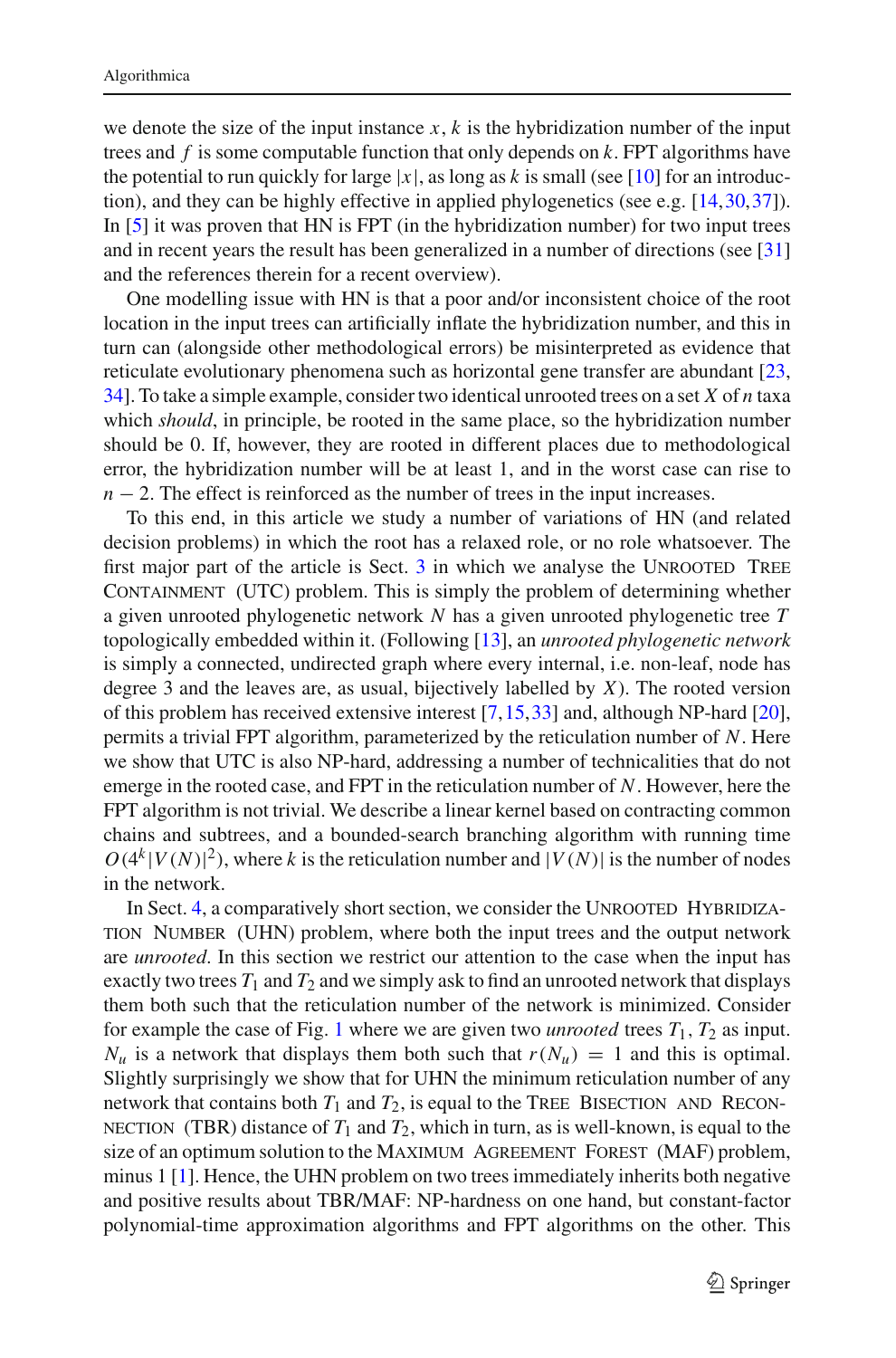

<span id="page-4-0"></span>**Fig. 1** Two unrooted trees  $T_1$ ,  $T_2$ , an unrooted network  $N_u$  with reticulation number 1 that displays  $T_1$ and  $T_2$  and a rooted network  $N_r$  that displays rootings of  $T_1$  and  $T_2$  and has reticulation number 2.  $N_u$  is an optimal solution to the UHN problem, while  $N_r$  is an optimal solution to the RUHN problem

shows that, from an approximation perspective, UHN might be strictly easier than its rooted counterpart which, as mentioned earlier, might not be in APX at all. It also means that UHN benefits from ongoing, intensive research into MAF [\[4,](#page-28-3)[8](#page-29-19)[,9](#page-29-20)[,35](#page-29-21)].

In the second major part of the article, Sect. [5,](#page-19-0) we consider the ROOT UNCERTAIN Hybridization Number (RUHN) problem. Here the input is a set of *unrooted* binary trees and we are to choose the root location of each tree, such that the reticulation number is minimized. See again Fig. [1.](#page-4-0) In contrast with UHN, if we have to root each of  $T_1$ ,  $T_2$  then the minimum reticulation number is 2 and this is achieved by the rooted network  $N_r$ . This simple example also shows that UHN can be strictly smaller than RUHN, a point we will elaborate on in the preliminaries. Biologically speaking, RUHN is the most relevant problem we study because it explicitly acknowledges the fact that the input unrooted trees need to be rooted in some way. This highlights the fact that a root exists, but its location is uncertain and we would like to infer the root locations such that the reticulation number of a network that displays them all is minimized. On the negative side we show that this problem, which was explored experimentally in [\[37](#page-30-1)], is already NP-hard and APX-hard for two trees. On the positive side, we show that the problem is FPT (in the hybridization number) for any number of trees, giving a quadratic-sized kernel and discussing how an exponential-time algorithm can be obtained for solving the kernel. Similar ideas were introduced for the rooted variant in [\[32\]](#page-29-22). Finally, in Sect. [6](#page-25-0) we conclude with a number of open questions and future research directions.

We begin with a section dedicated to preliminaries in which we formally define all the models studied in this paper and briefly discuss their differences.

# **2 Preliminaries**

A *rooted binary phylogenetic network*  $N = (V, E)$  on a set of leaf-labels (also known as *taxa*) *X*, (where  $|X| \ge 2$ ), is a directed acyclic graph (DAG) in which the leaves (nodes with indegree 1 and outdegree 0) are bijectively labelled by *X*, there is exactly one *root* (a node with indegree 0 and outdegree 2), and all other nodes are either *tree* nodes (indegree 1, outdegree 2) or *reticulation nodes*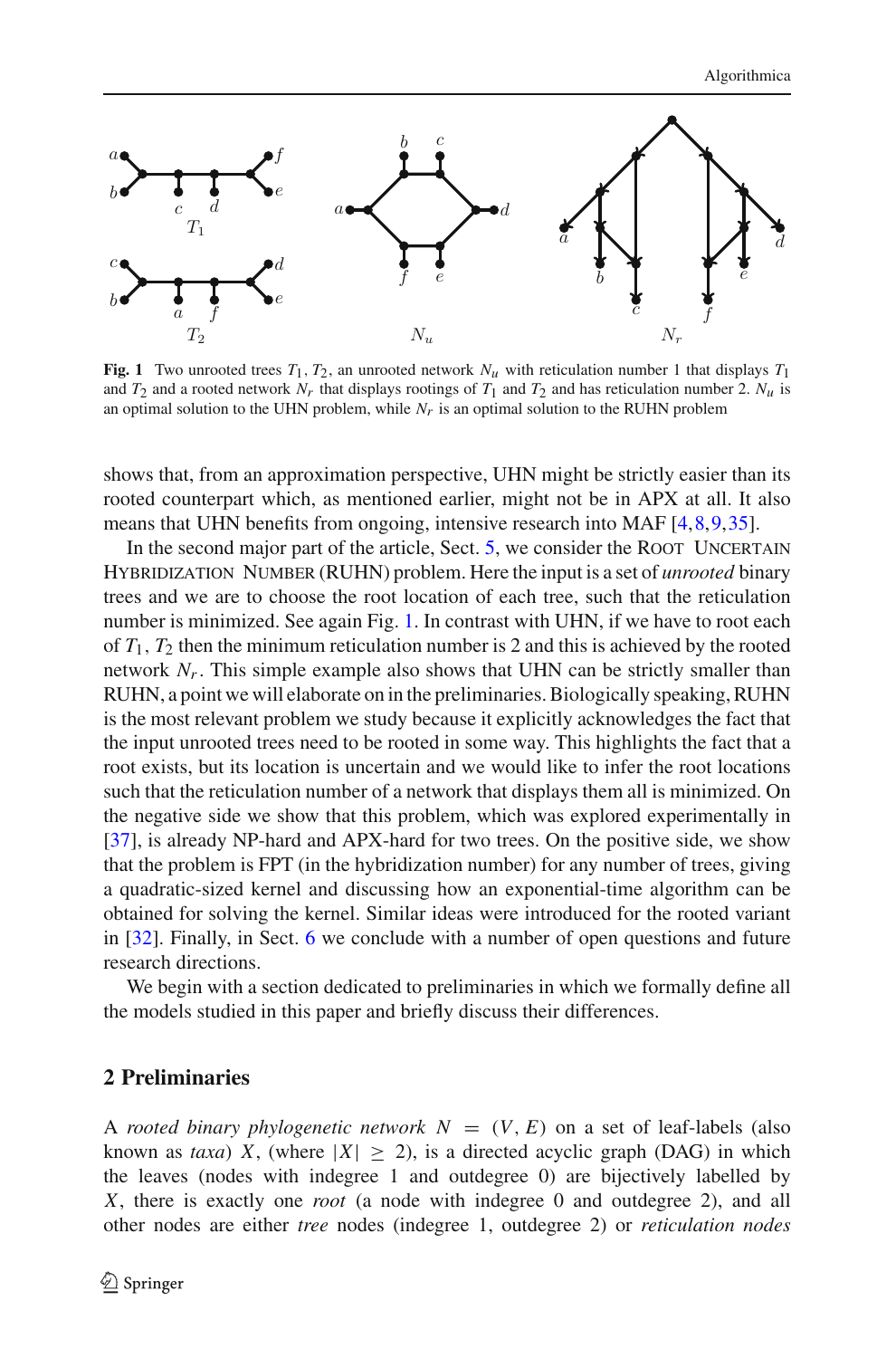(indegree 2, outdegree 1). As mentioned in the introduction, the *reticulation number*  $r(N)$  of *N* is defined as  $|E| - (|V| - 1)$ , which is equal to the number of reticulation nodes in *N*. In other words, the reticulation number of a network is the number of edges we need to delete in order for the underlying undirected graph to be acyclic (i.e., a spanning tree). A rooted binary phylogenetic network *N* which has  $r(N) = 0$  is simply called a *rooted binary phylogenetic tree*. Two rooted binary phylogenetic networks  $N_1$  and  $N_2$  on  $X$  are said to be isomorphic if there exists an isomorphism between  $N_1$  and  $N_2$  which is the identity on *X*.

Similarly, an *unrooted binary phylogenetic network* on *X*, where  $|X| \ge 2$ , is simply a connected, undirected graph  $N = (V, E)$  with |*X*| nodes of degree 1 (i.e., leaves), labelled bijectively by *X*, and all other internal nodes, if any, are of degree 3. Although notions of indegree and outdegree do not apply here, reticulation number can still naturally be defined as  $r(N) = |E| - (|V| - 1)$ . An unrooted binary phylogenetic tree is an unrooted binary phylogenetic network with  $r(N) = 0$ . See Fig. [1](#page-4-0) for examples of rooted and unrooted networks.

We note that another way to define rooted networks is the following: Let *N* be an *unrooted* network. We select an edge *e* of *N* and we subdivide it. Let this new vertex be the root. Thus we can have at most  $|E(N)|$  many root locations. Each such root location defines a direction of evolution "away" from the root but, due to cycles in the network, many different orientations on its edges are possible, and thus many different rooted phylogenetic networks can be obtained. In fact, as was discussed in detail in [\[13](#page-29-14)], for each root location we can have *exponentially* many induced rooted phylogenetic networks.

Throughout the article we will occasionally refer to *caterpillars*. For  $n \geq 4$  an *unrooted caterpillar*  $(x_1, \ldots, x_n)$  is the unrooted binary phylogenetic tree constructed as follows: it consists of a central path  $(p_2, \ldots, p_{n-1})$  with a single taxon  $x_i$  adjacent to each  $p_i$  (for  $3 \le i \le n - 2$ ), two taxa  $x_1$  and  $x_2$  adjacent to  $p_2$  and two taxa  $x_{n-1}$  $x_{n-1}$  $x_{n-1}$  and  $x_n$  adjacent to  $p_{n-1}$ . The two trees shown in Fig. 1 are both unrooted caterpillars with  $n = 6$ . A *rooted caterpillar* is obtained by subdividing the edge  $\{p_2, x_1\}$ , taking the newly created node  $p_1$  as the root and directing all edges away from it.

We say that a rooted binary phylogenetic network *N* on *X displays* a rooted binary phylogenetic tree *T* on *X* if *T* can be obtained from a subtree  $T'$  of *N* by suppressing nodes with indegree 1 and outdegree 1. Similarly, an unrooted binary phylogenetic network *N* on *X displays* an unrooted binary phylogenetic tree *T* on *X* if *T* can be obtained from a subtree T' of N by suppressing nodes of degree 2. In both cases we say that  $T'$  is an *image* of  $T$ .

Consider the following problem, which has been studied extensively, and its unrooted variant.

Problem: HYBRIDIZATION NUMBER (HN)

**Input:** A set *T* of rooted binary phylogenetic trees on the same set of taxa *X*. **Output:** A rooted binary phylogenetic network *N* on *X* such that, for each  $T \in \mathcal{T}$ , *N* displays *T* .

**Goal:** Minimize *r*(*N*).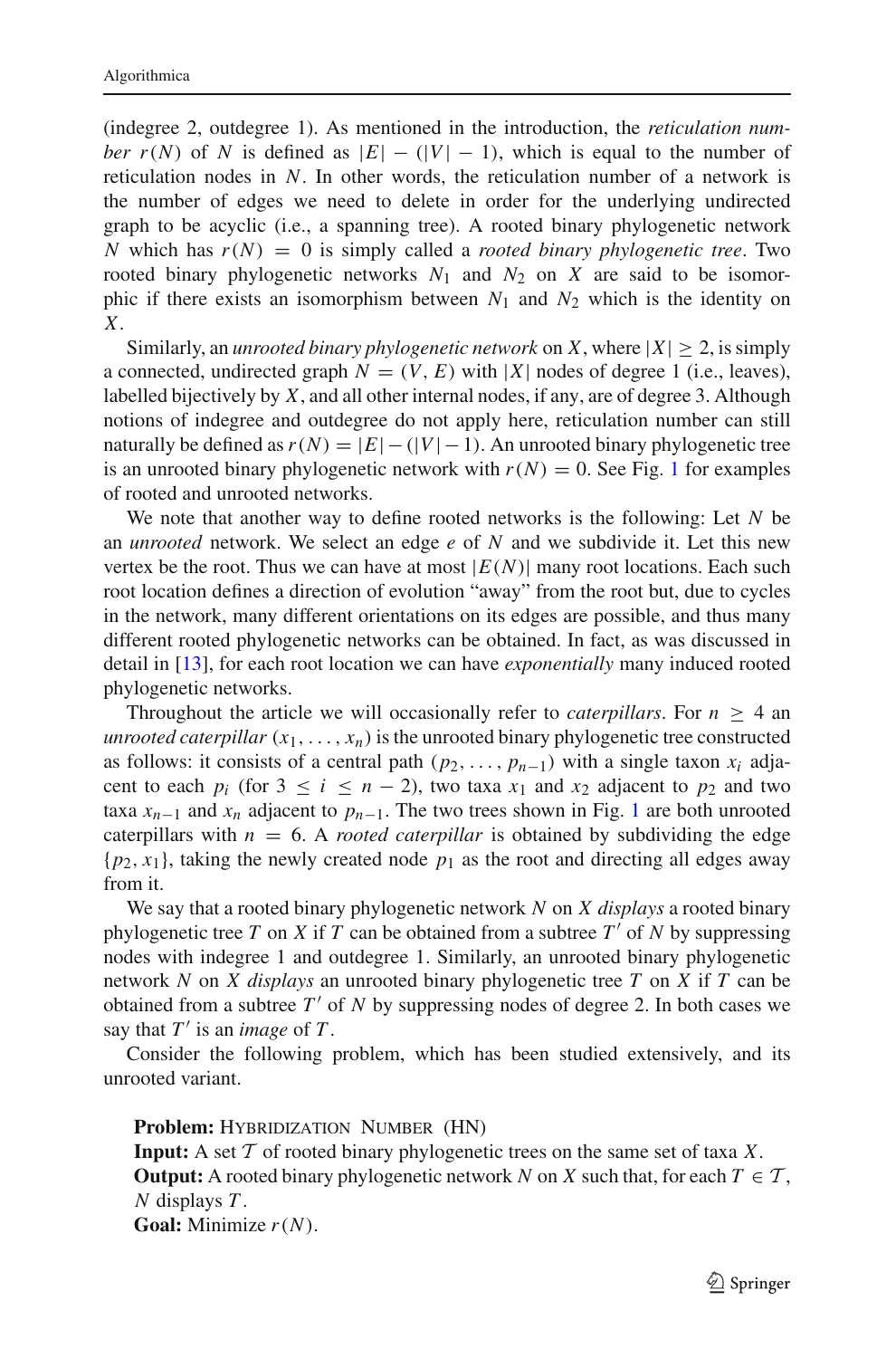The minimum value of  $r(N)$  thus obtained is denoted by  $h^r(T)$  and this is also called the *hybridization number* of *T* . Note that in order to verify feasibility of proposed solutions to HN we need certificates that certify that a solution is indeed feasible: such certificates in fact verify that all of the input trees are actually displayed by the network *N* and they are simply the images of each tree in the network. The reason that we explicitly need such certificates is the fact that determining whether a given rooted network displays a given rooted tree is an NP-hard task [\[20](#page-29-18)]. This is precisely the TREE CONTAINMENT problem, defined in more detailed later.

HN is APX-hard (and thus NP-hard) [\[6\]](#page-28-0) but FPT in parameter  $h^r(T)$  [\[32](#page-29-22)]. That is, the question "Is  $h^r(T) \leq k$ ?", for some positive integer parameter *k*, can be answered in time  $O(f(k) \cdot \text{poly}(|x|))$  where f is a computable function that only depends on *k* and |*x*| is the size of the input instance *x* to HN. It is well-known that  $h^r(T) = 0$ if and only if all the trees in  $T$  are isomorphic, a task which can easily be done in polynomial time [\[29](#page-29-1)].

Problem: UNROOTED HYBRIDIZATION NUMBER (UHN) **Input:** A set *T* of unrooted binary phylogenetic trees on the same set of taxa *X*. **Output:** An unrooted binary phylogenetic network *N* on *X* such that, for each  $T \in \mathcal{T}$ , *N* displays *T*. **Goal:** Minimize *r*(*N*).

We write  $h^{\mu}(T)$  to denote the minimum value of  $r(N)$  thus obtained. It is natural to ask: do feasible solutions to UHN require, as in the rooted case, certificates verifying that the input trees are displayed by the network? This motivates our study of the following problem, which we will start with in Sect. [3.](#page-7-0)

Problem: UNROOTED TREE CONTAINMENT (UTC) **Input:** An unrooted binary phylogenetic network *N* and an unrooted binary phylogenetic tree *T* , both on *X*. **Question:** Does *N* display *T* ?

Finally, we will consider the variant in which we require a root location to be determined for each of the unrooted input trees. A rooted binary phylogenetic tree  $T'$  on *X* is a *rooting* of an unrooted binary phylogenetic tree *T* if  $T'$  can be obtained by subdividing an edge of *T* with a new node *u* and directing all edges away from *u*. We say that *T* is the *unrooting* of  $T'$ , denoted  $U(T')$ .

**Problem:** Root Uncertain Hybridization Number (RUHN) **Input:** A set *T* of unrooted binary phylogenetic trees on the same set of taxa *X*. **Output:** A root location (i.e. an edge) of each tree in  $T \in \mathcal{T}$  (which induces a set of rooted binary phylogenetic trees  $T'$  on  $X$ ) and a rooted binary phylogenetic network *N* on *X* such that, for each  $T' \in T'$ , *N* displays  $T'$ . **Goal:** Minimize *r*(*N*).

The minimum value of  $r(N)$  obtained is denoted  $h^{ru}(T)$  and is called the *rootuncertain hybridization number* of  $T$ . Note that if  $T$  is a set of rooted binary phylogenetic trees and  $T^*$  is the set of unrooted counterparts of  $T$ —that is,  $T^*$  =  $\{U(T)|T \in T\}$ —then  $h^{ru}(T^*)$  can differ significantly from  $h^r(T)$ . For example, if *T* consists of two rooted caterpillars on the same set of *n* taxa, but with opposite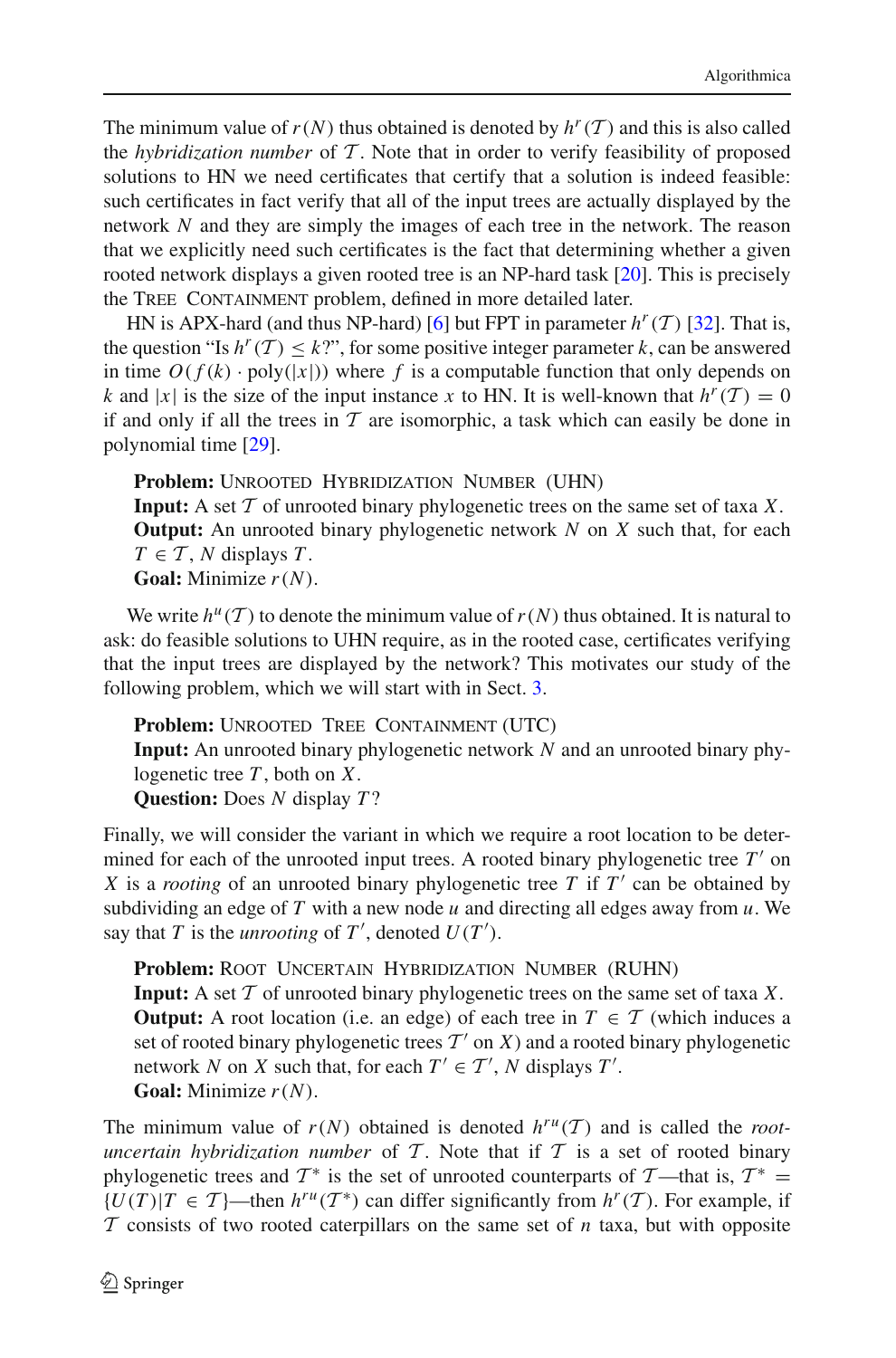orientation, then  $h^r(T) = n - 2$  whilst  $h^{ru}(T^*) = 0$ . More generally, given a set  $T$  of binary rooted trees and the set  $T^*$  of their corresponding unrooted versions, we have:

<span id="page-7-1"></span>
$$
h^{u}(\mathcal{T}^*) \leq h^{ru}(\mathcal{T}^*) \leq h^{r}(\mathcal{T}).\tag{1}
$$

It is possible to say more about this inequality chain. Let  $\mathcal{T}^*$  be the set of the two trees  $T_1$  and  $T_2$  shown in Fig. [1.](#page-4-0) It is easy to see that  $h^u(T^*) = 1$ : we simply arrange the taxa in a circle with circular ordering  $a, b, c, d, e, f$  (see  $N_u$  in Fig. [1\)](#page-4-0). However, as can be verified by case analysis (or using the "re-root by hybridization number" functionality in DENDROSCOPE [\[19\]](#page-29-23)),  $h^{ru}(T^*) = 2$ . Moreover, let T be the set of the two rooted trees obtained by rooting the first tree on the unique edge incident to *a*, and the second tree on the unique edge incident to *e*. It can be verified that  $h^r(T) = 3$ . Hence,  $\mathcal T$  is an example when both inequalities in  $(1)$  are simultaneously strict.

## <span id="page-7-0"></span>**3 The Tree Containment Problem on Unrooted Networks and Trees**

Given a rooted binary phylogenetic network  $N = (V, E)$  on X and a rooted binary phylogenetic tree *T* also on *X* it is trivial to determine in time  $O(2^k \cdot \text{poly}(n))$  whether *N* displays *T*, where  $k = r(N) = |E| - (|V| - 1)$  and  $n = |V|$ . This is because, for each of the *k* reticulation nodes, we can simply guess which of its two incoming edges are on the image of *T* . Here we consider the natural unrooted analogue of the problem where both *N* and *T* are unrooted.

We show that the question whether *N* displays *T* is NP-hard, but FPT when parameterized by  $k = r(N) = |E| - (|V| - 1)$ . Note that, unlike for the rooted case, an FPT result here is not trivial, since the notion "reticulation node" no longer has any meaning.

### **3.1 The Hardness of UNROOTED TREE CONTAINMENT (UTC)**

### **Theorem 1** *UTC is NP-hard.*

*Proof* We reduce from the problem NODE DISJOINT PATHS ON UNDIRECTED Graphs (NDP). The reduction is similar in spirit to the reduction given in [\[20](#page-29-18)], where the hardness of tree containment on *rooted* networks was proven by reducing from NDP on *directed* graphs. However, our reduction has to deal with a number of subtleties specific to the case of unrooted trees and networks.

NDP is defined as follows. We are given an undirected graph  $G = (V, E)$  and a multiset of unordered pairs of nodes  $W = \{\{s_1, t_1\}, \ldots, \{s_k, t_k\}\}\)$ , where for each *i*,  $s_i \neq t_i$ . Note that we do not assume a distinction between the *s* nodes and the *t* nodes (we refer to them together as *terminals*), and the same pair can appear several times. The question is: do there exist *k* paths  $P_i$  ( $1 \le i \le k$ ) such that  $P_i$  connects  $s_i$  to  $t_i$ , and such that the  $P_i$  are mutually node-disjoint?

The literature is somewhat ambiguous about whether endpoints of the paths are allowed to intersect, and of course this is a necessary condition if we are to allow some terminal to appear in more than one pair in *W*. We posit as few restrictions as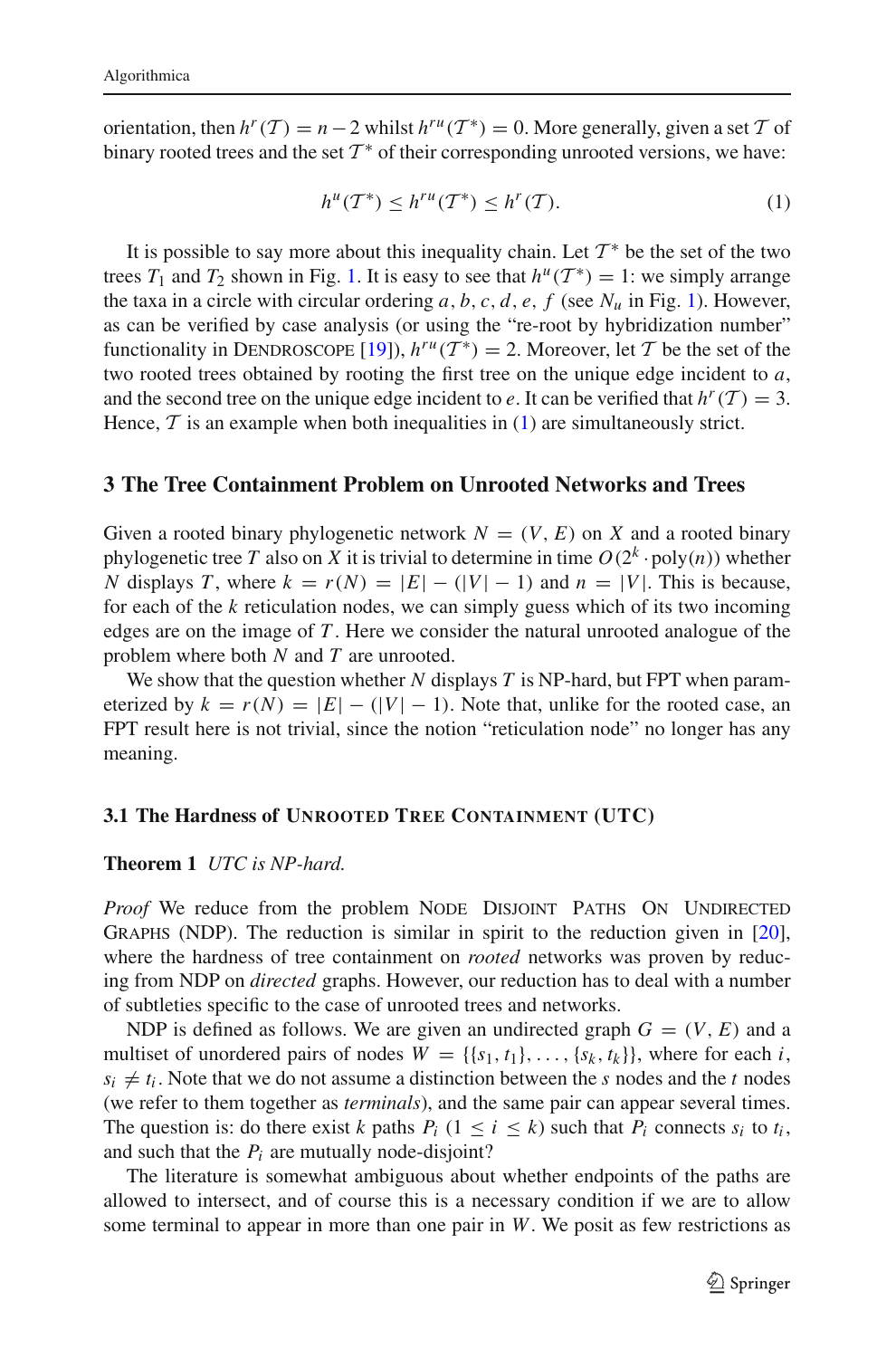possible on the input–specifically, we allow each terminal to be in multiple pairs—and then show that this can be reduced to a more restricted instance. We do however make use of the fact that NDP remains hard on cubic graphs<sup>[1](#page-8-0)</sup>, and assume henceforth that *G* is cubic.

We start by first reducing the cubic NDP instance  $(G, W)$  to a new instance  $(G', W')$ where  $G'$  has maximum degree 3 and no nodes of degree 2, each terminal appearing within  $W'$  is in exactly one pair, and a node of  $G'$  is a terminal if and only if it has degree 1. As usual, the idea is that (*G*, *W*) is a YES instance for NDP if and only  $(G', W')$  is. The transformation to  $(G', W')$  is straightforward. Observe firstly that in the  $(G, W)$  instance each terminal can appear in at most 3 pairs (otherwise it is trivially a NO instance). Depending on whether a terminal is in 1, 2, or 3 pairs we use a different transformation.

- 1. *A terminal is in 3 pairs in W*  $\{s_i, t_i\}$ ,  $\{s_i, t_i\}$ ,  $\{s_k, t_k\}$  *where*  $s_i = s_j = s_k$ . We split the terminal into 3 distinct nodes; see Fig. [2](#page-9-0) (left).
- 2. *A terminal is in 2 pairs in W*  $\{s_i, t_i\}, \{s_i, t_i\}$  *where*  $s_i = s_j$ . We split the terminal into 2 distinct nodes; see Fig. [2](#page-9-0) (middle).
- 3. *A terminal is in 1 pair in W*  $\{s_i, t_i\}$ . Here we do not split the terminal but we do introduce a new terminal pair  $\{p, q\}$ ; see Fig. [2](#page-9-0) (right). The introduction of {*p*, *q*} concerns the fact that, prior to the transformation, at most one of the node disjoint paths can intersect with node  $s_i$ . The presence of  $\{p, q\}$  ensures that, after transformation, at most one path can intersect with the image of this node. (A simpler transformation is not obviously possible, due to the degree restrictions on *G* ).

The transformations are applied as often as necessary to obtain the instance  $(G', W')$ . Let  $W' = \{\{s_1, t_1\}, \ldots, \{s_{k'}, t_{k'}\}\}\.$  Due to the fact that each terminal now appears in exactly one pair, we can schematically view the  $(G', W')$  instance as shown in Fig. [3.](#page-9-1)

Now, we reduce  $(G', W')$  to UTC. Let  $T$  be the unrooted binary phylogenetic tree on  $2k' + 1$  taxa  $X = \{ \rho, s_1, t_1, \ldots, s_{k'}, t_{k'} \}$  shown in Fig. [4.](#page-10-0) The unrooted binary phylogenetic network *N*, also on *X*, is constructed from (*G* , *W* ) as shown in Fig. [5.](#page-10-1) It can easily be verified that *N* displays *T* if and only if (*G* , *W* ) is a YES instance to NDP.  $\Box$ 

# <span id="page-8-1"></span>**3.2 Unrooted Tree Containment (UTC) Parameterized by Reticulation Number**

Recall that the input to UTC is an unrooted binary phylogenetic network  $N = (V, E)$ and an unrooted binary phylogenetic tree *T*, both on *X*. In this section we use  $n := |V|$ to denote the size of the input to UTC, which is justified by noticing that  $|X| \leq |V|$ and  $|V| - 1 \leq |E| \leq (3/2)|V|$  and that  $|V|$  can be arbitrarily larger than  $|X|$ .

We prove that UTC is fixed parameter tractable (FPT) in parameter  $r(N)$ . First, we give a linear kernel: we show how to transform in  $poly(n)$  time the instance  $(N, T)$ 

<span id="page-8-0"></span> $1$  This follows from [\[26](#page-29-24)]. In that article the hardness of NDP is proven for undirected graphs of maximum degree 3, but using standard gadgets nodes of degree 1 or 2 can easily be upgraded to degree 3. See also [\[28](#page-29-25)], p. 1225 for a related discussion.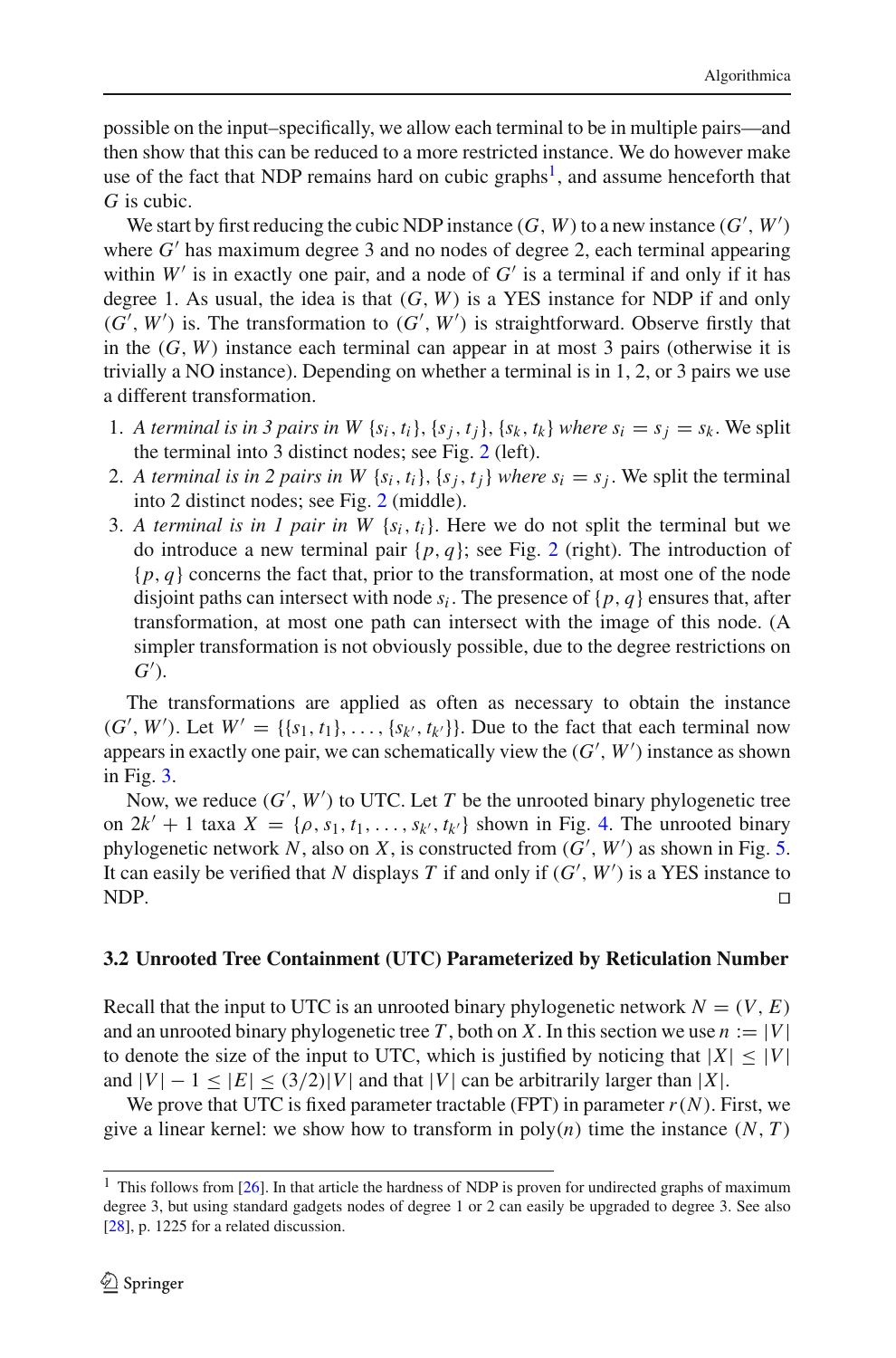

<span id="page-9-0"></span>**Fig. 2** Gadgets for obtaining a transformed NDP instance  $(G', W')$  where  $G'$  has maximum degree 3, no nodes of degree 2, a node has degree 1 if and only if it is a terminal, and each terminal appears in exactly one pair



<span id="page-9-1"></span>**Fig. 3** Schematic representation of the transformed NDP instance  $(G', W')$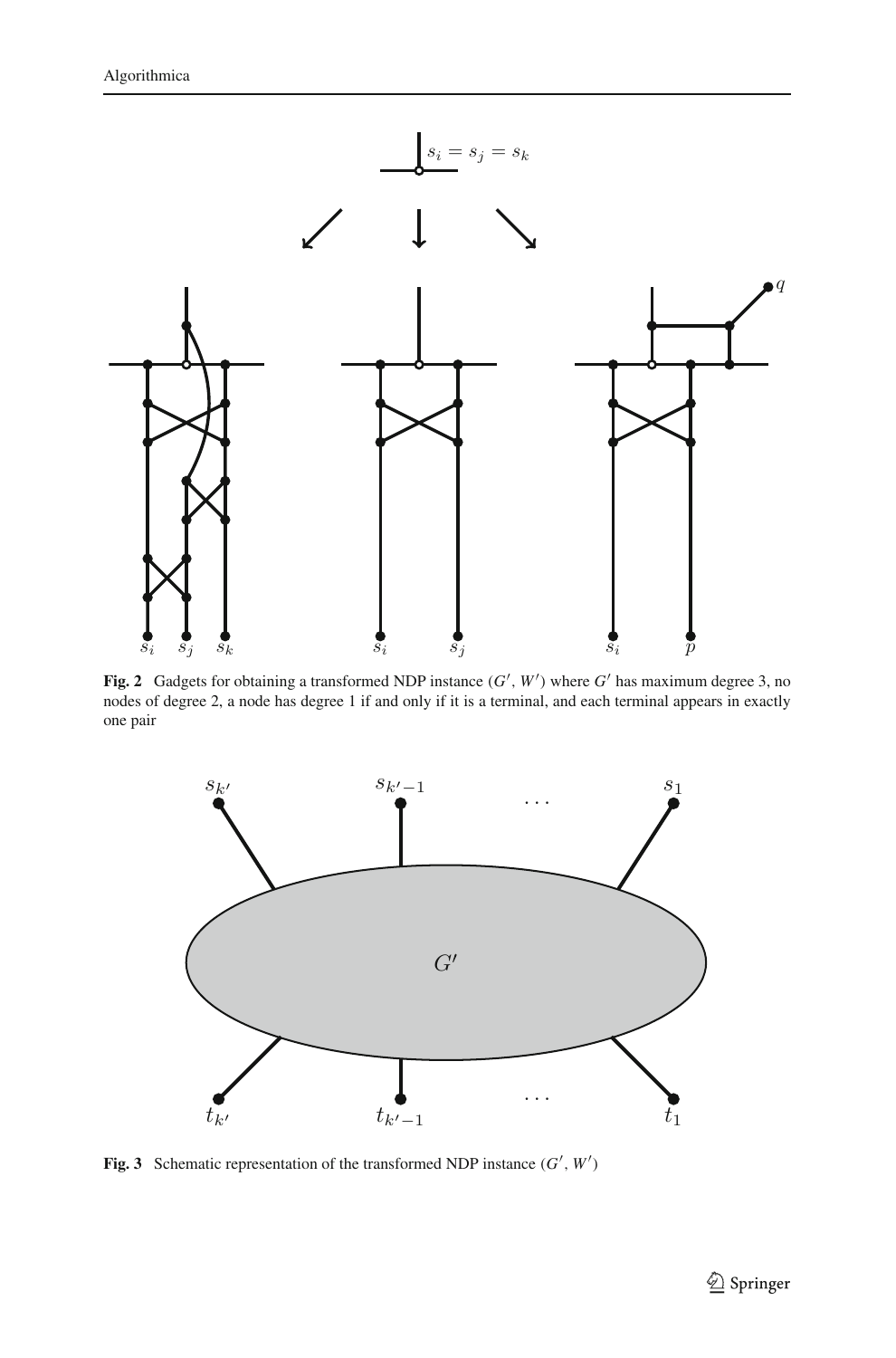<span id="page-10-0"></span>

<span id="page-10-1"></span>**Fig. 5** The network *N* used in the reduction of NDP to UTC

of UTC into a new instance  $(N'', T'')$  on  $X''$  such that  $r(N'') \le r(N)$ , the size of the instance  $(N'', T'')$  is at most a linear function of  $r(N'')$ , and  $N''$  displays  $T''$  if and only if *N* displays *T* . Second, we describe a simple bounded-search branching algorithm to answer UTC in time  $O(4^{r(N)}n^2)$ , and combining these two results establishes the FPT result. (Note that the second result alone is actually sufficient to establish the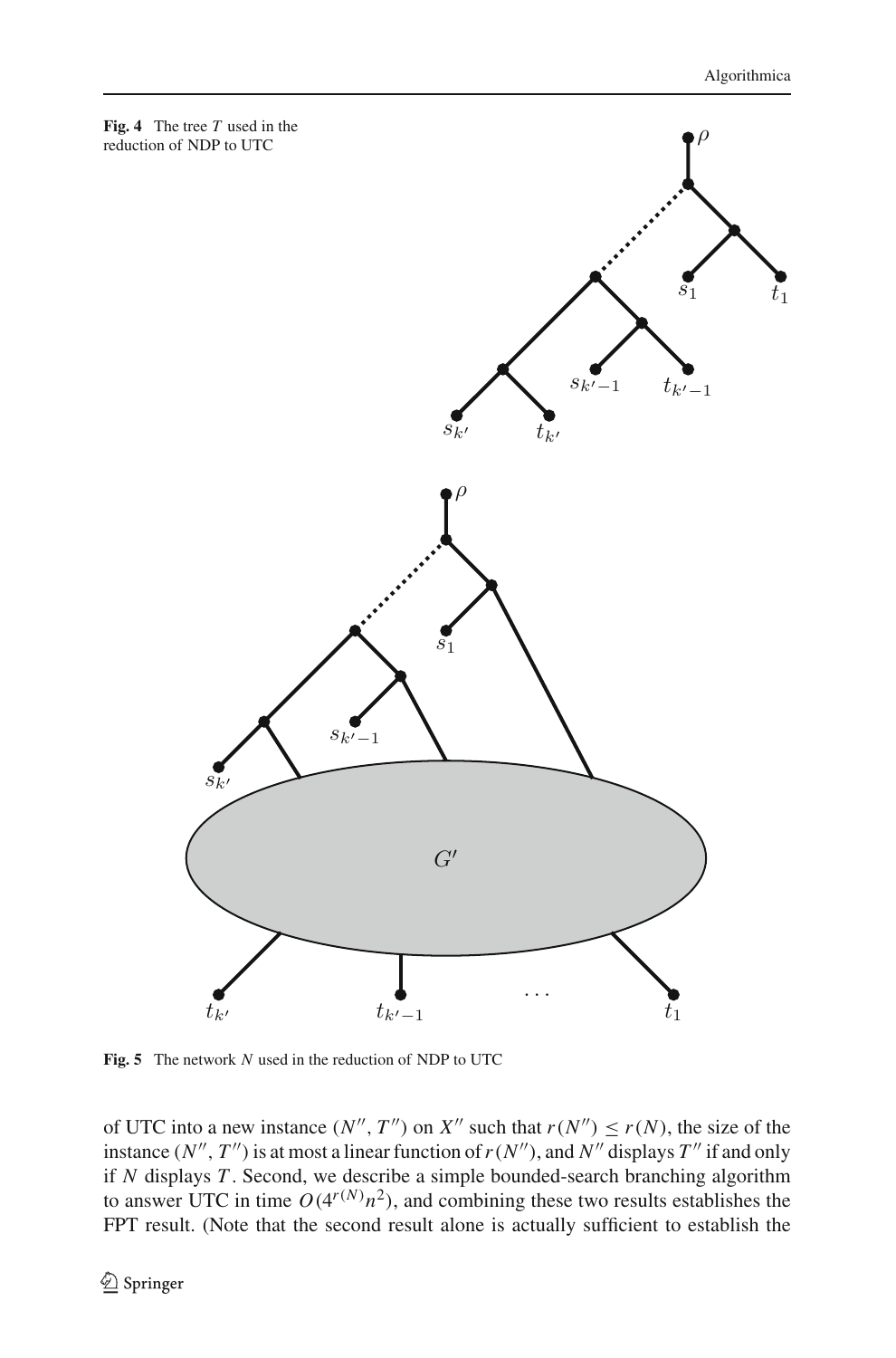FPT result, and could be used without first applying the kernelization procedure, but the kernelization is of independent interest and can contribute to further speed-up in practice). It is important to mention here the recent result  $[16]$  which provides an  $O(2^{0.694 \cdot r(N)}n)$ -time algorithm for the *rooted* case of the TC problem. However, as discussed in the preliminaries, an unrooted network maps to potentially exponentially many rooted networks, so UTC cannot be efficiently reduced to the rooted case by simply guessing the root location within the unrooted network.

We start with some necessary definitions, which we give in a form somewhat more general than required in this section, so that we can use them in later sections.

Let  $N$  be a collection of binary, unrooted, phylogenetic networks (all on the same taxon set *X*) and  $N_i \in \mathcal{N}$ . Let  $X' \subset X$ . A subtree *T* is called a *pendant* subtree of  $N_i$ if there exists an edge *e* the deletion of which detaches *T* from  $N_i$ . By  $N_i|X'$  we mean the tree which is obtained from  $N_i$  by taking the *minimum spanning tree* on  $X'$  and then suppressing any resulting node of degree 2. Also, let *ei* be the edge of network *N<sub>i</sub>* ∈ *N* the deletion of which detaches the pendant subtree *T* from  $N_i$  and let  $v_i$  ∈  $e_i$ be the endpoint of  $e_i$  "closest" to the taxon set *X'*, where *X'* ⊂ *X* is the set of taxa induced by the subtree *T*. Let's say that we root each  $N_i|X'$  at  $v_i$ , thus inducing a rooted binary phylogenetic tree  $(N_i|X')^{\rho}$  on *X'*.

A subtree *T*, inducing a subset of taxa  $X' ⊂ X$ , is called *common pendant subtree of N* if the following two conditions hold:

- 1. *T* is a pendant subtree on each  $N_i \in \mathcal{N}$  and  $N_i|X' = N_i|X'$  for each pair of two distinct networks  $N_i$ ,  $N_j \in \mathcal{N}$ .
- 2. We require that, for each distinct pair of networks  $N_i$ ,  $N_j \in \mathcal{N}$ , the following to be true:  $(N_i|X')^{\rho} = (N_j|X')^{\rho}$ .

The second condition formalizes the idea that the point of contact (root location) of the tree should explicitly be taken into account when determining whether a pendant subtree is common. (This is consistent with the definition of common pendant subtree elsewhere in the literature).

The above definition is the basis of the following polynomial-time reduction rule which we will use extensively.

*Common Pendant Subtree (CPS) reduction* Find a maximal common pendant subtree in  $N$ . Let *T* be such a common subtree with at least two taxa and let  $X_T$  be its set of taxa. Clip *T* from each  $N_i \in T$ . Attach a single label  $x \notin X$  in place of *T* on each  $N_i$ . Set  $X := (X \setminus X_T) \cup \{x\}$ .

Note that, if all the networks in  $\mathcal N$  are copies of the same, identical unrooted binary tree on *X*, we adopt the convention that iterated application of the CPS reduction reduces all the trees to a single taxon set  $X = \{x\}.$ 

Next, let *N* be an unrooted binary network on *X*. For each taxon  $x_i \in X$ , let  $p_i$  be the unique parent of  $x_i$  in N. Let  $C = (x_1, x_2, \ldots, x_t)$  be an ordered sequence of taxa and let  $P = (p_1, p_2, \ldots, p_t)$  be the ordered sequence corresponding to their parents. We allow  $p_1 = p_2$  or  $p_{t-1} = p_t$ . If *P* is a *path* in *N* then *C* is called a *chain* of length *t*. A chain *C* is a *common chain* of *N* if *C* is a chain in each  $N_i \in \mathcal{N}$ . This brings us to our second polynomial-time reduction rule.

*Common d*-*Chain* (*d*-*CC*) *reduction* Find a maximal common chain  $C =$  $(x_1, \ldots, x_t)$  of  $N$  where  $t > d$ . Delete from each  $N_i \in \mathcal{N}$  all leaf labels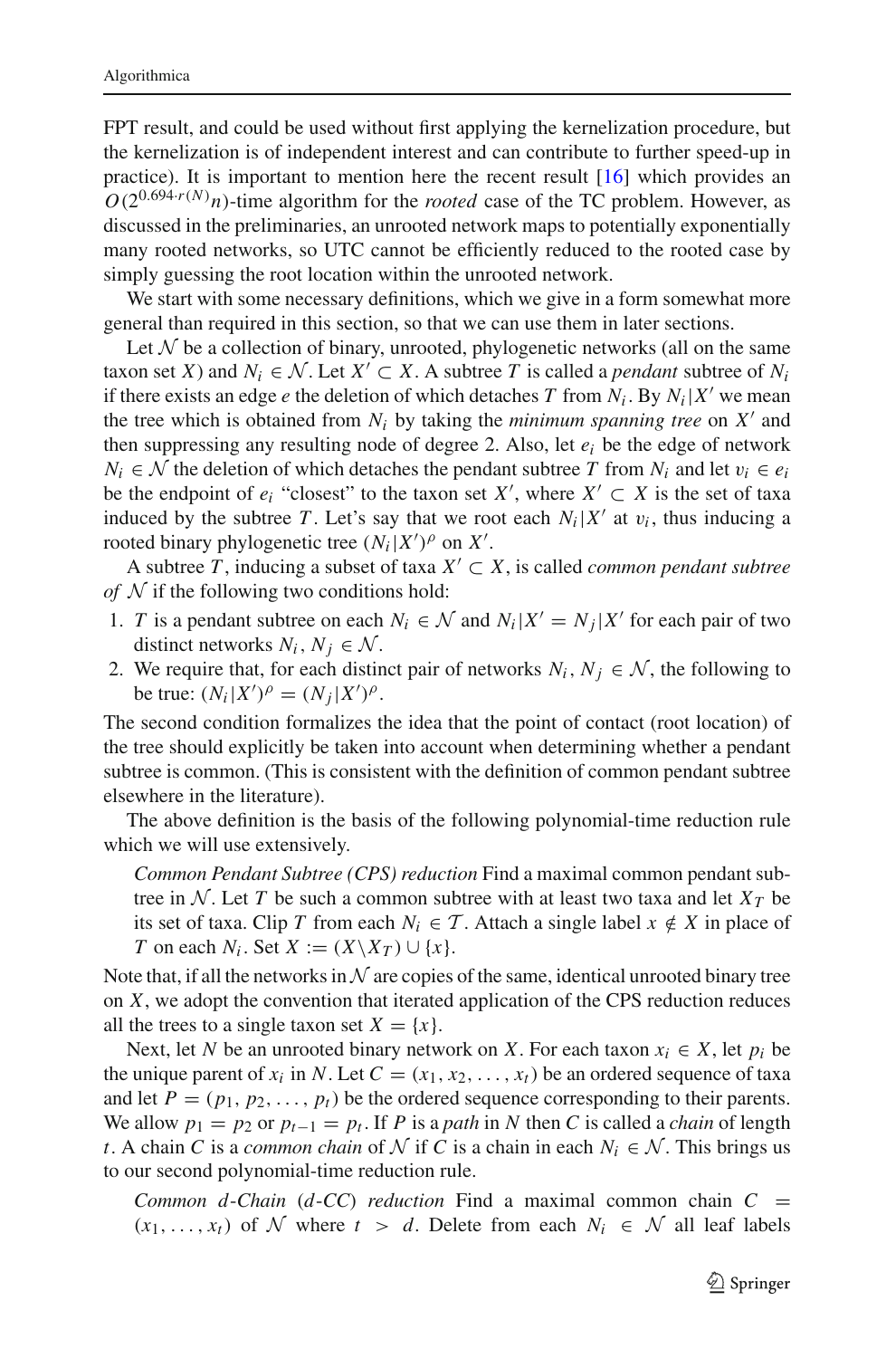$x_{d+1}, \ldots, x_t$ , suppress any resulting node of degree 2 and delete any resulting unlabelled leaves of degree 1.

We now add a third reduction rule which helps to further reduce the size of the kernel and (more importantly) the value of the parameter (i.e., the reticulation number). We assume that none of the previous reduction rules are applicable. We make a similar assumption in the proof below that this reduction rule is safe.

*Network Chain (NC) reduction* Let (*N*, *T* ) be an instance to the UTC problem where *N* is an unrooted binary phylogenetic network and *T* is an unrooted binary phylogenetic tree, both on *X*. If the network *N* contains a chain  $(x_1, \ldots, x_t)$ with  $t \geq 3$  then proceed as follows. Let  $e_{i,i+1}$  be the edge connecting the parents of  $x_i$  and  $x_{i+1}$ . Let  $e_1$  be the edge incident to the parent of  $x_1$  that is not  $e_{12}$  and not incident to *x*<sub>1</sub>. Let  $e_t$  be the edge incident to the parent of  $x_t$  that is not  $e_{t-1,t}$ and not incident to  $x_t$ . (Note that all these edges exist, because the network does not contain any pendant subtrees, and thus no pendant chains.)

- 1. If  $t \ge 7$  then return a trivial NO instance to the UTC problem.
- 2. If  $t = 6$  then delete  $e_{34}$ .
- 3. If  $t = 5$ , do the following. If the tree contains a chain  $(x_1, x_2, x_3)$ , delete  $e_{34}$ . Otherwise, delete  $e_{23}$ .
- 4. If  $t = 4$ , do the following. If the tree contains a chain  $(x_1, x_2, x_3)$ , delete  $e_{34}$ . If it contains a chain  $(x_2, x_3, x_4)$ , delete  $e_{12}$ . Otherwise, delete  $e_{23}$ .
- 5. If  $t = 3$  and the tree has a pendant subtree on  $\{x_1, x_2, x_3\}$ , do the following. If  $x_1$  and  $x_2$  have a common parent in the tree, delete  $e_1$ . Otherwise, delete  $e_3$ .
- 6. Otherwise, if  $t = 3$  and the tree has a pendant subtree on  $\{x_1, x_2\}$ , delete  $e_{23}$ .
- 7. Otherwise, if  $t = 3$  and the tree has a pendant subtree on  $\{x_2, x_3\}$ , delete  $e_{12}$ .

8. Otherwise, if  $t = 3$  and the tree has a chain  $(x_1, x_2, x_3)$ , delete  $x_3$ .

In all cases, we suppress any resulting degree-2 nodes.

If, during the kernelization procedure, we ever discover that the answer to UTC is definitely NO (respectively, YES) then we simply output a trivial NO (resp. YES) instance as  $(N'', T'')$  e.g. letting  $N''$  and  $T''$  be two topologically distinct (resp. identical) unrooted phylogenetic trees on 4 taxa and 5 edges. We shall henceforth use this implicitly; this is where the "4" and "5" terms come from in the statement of Lemma [3.](#page-15-0) Note that if  $|X| < 3$ , the answer is trivially YES, so we henceforth assume  $|X| > 4$ .

We begin with some trivial pre-processing. If *N* contains a cut-edge *e* such that one of the two connected components obtained by deleting *e* contains no taxa, we delete *e* and this component from *N* and suppress the degree 2 node created by deletion of *e*. (This is safe, i.e. does not alter the YES/NO status of the answer to UTC because the image of  $T$  in  $N$  can never enter such a component). We repeat this step until it no longer holds. Let  $N'$  be the resulting network. If  $N'$  and  $T$  are both trees, and are topologically distinct (resp. identical) the answer is definitely NO (resp. YES). Hence, we assume that  $N'$  is not a tree.

In the next two lemmas we will show that (1) the **Common Pendant Subtree (CPS) reduction** and the **Common 3-Chain (3-CC) reduction** rules are safe and (2) the **Network Chain (NC) reduction** rule is also safe.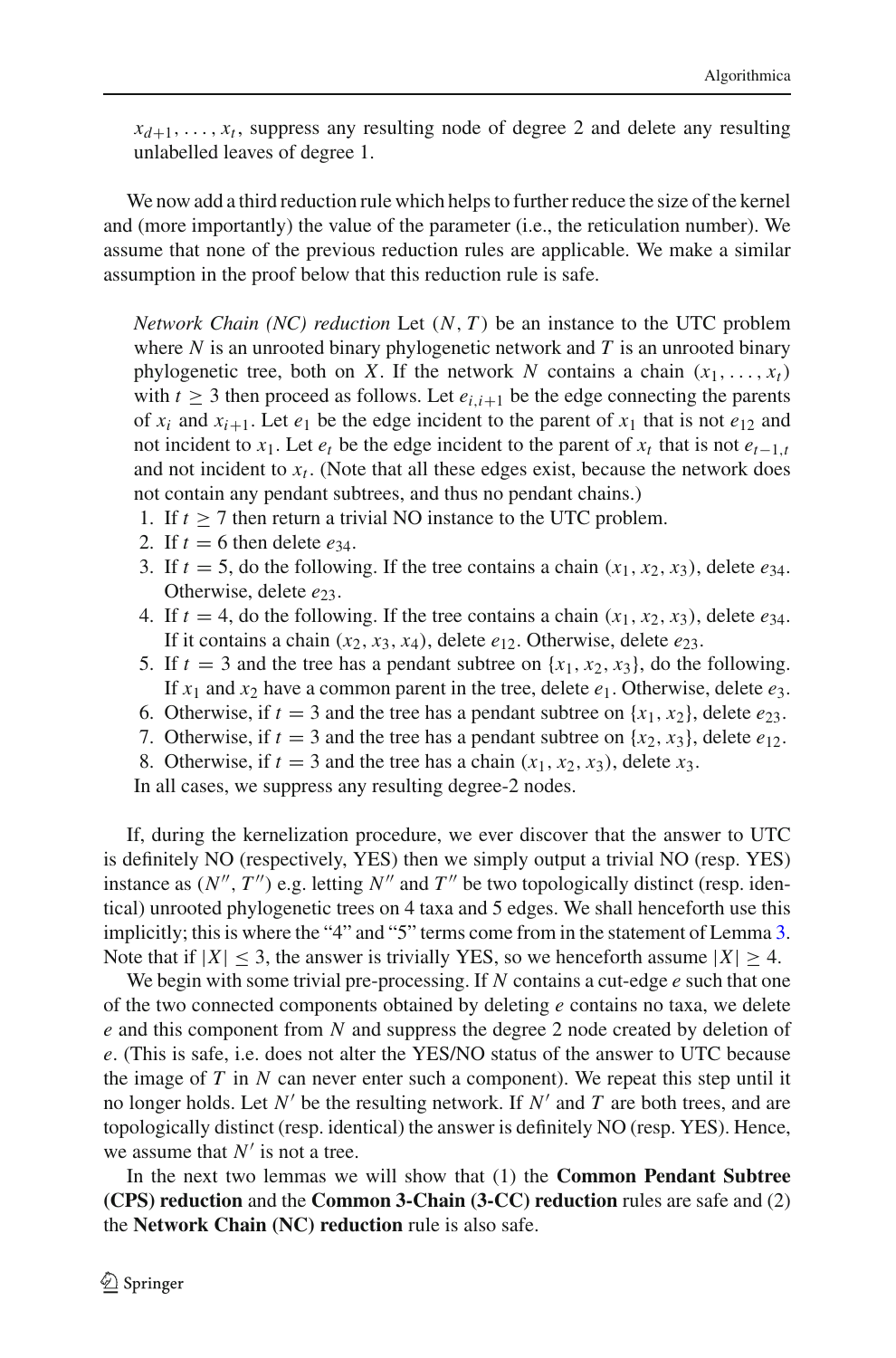<span id="page-13-0"></span>

**Lemma 1** *The application of (CPS) and (*3*-CC) rules is safe.*

*Proof* We apply the (CPS) reduction rule to  $(N', T)$  until it can no longer be applied. It is easy to see that applying this reduction is safe. This is because the image of the common pendant subtree, and the common pendant subtree itself, are necessarily identical in  $N'$ . Gently abusing notation, let  $N'$  be the resulting network and  $T'$  the resulting tree. Observe that at this stage N' potentially still contains pendant subtrees (with 2 or more taxa). This occurs if the pendant subtree has no common counterpart in *T* . However, if this happens the answer is definitely NO. Therefore, we can henceforth assume that  $N'$  contains no pendant subtrees (with 2 or more taxa).

The next step is to apply the  $(3-CC)$  reduction rule repeatedly to  $(N', T')$  until it can no longer be applied. This has the effect of clipping all common chains on 4 or more taxa to length 3. (The fact that we can clip common chains to constant length is the reason we obtain a linear kernel). Let  $(N'', T'')$  be the instance obtained after a single application of the (3-CC) reduction rule. To establish correctness it is sufficient to show that  $(N'', T'')$  is a YES instance if and only if  $(N', T')$  is a YES instance.

It is easy to see that if  $(N', T')$  is a YES instance then  $(N'', T'')$  is a YES instance. This is because, if  $N'$  contains an image of  $T'$ , then an image of  $T''$  (in  $N''$ ) can be obtained from the image of  $T'$  simply by disregarding the surplus taxa deleted from the chain.

The other direction is somewhat more subtle. Observe that, prior to the chain reduction, the common chain  $C' = (x_1, x_2, \ldots, x_t)$ ,  $t \ge 4$ , was not pendant in N' (because *N'* contained no pendant subtrees). Hence, the clipped chain  $C'' = (x_1, x_2, x_3)$  is not pendant in  $N''$ . Let  $e_1, e_{12}, e_{23}, e_3$  be the 4 interior edges of  $N''$  shown in Fig. [6.](#page-13-0)

Now, suppose N'' displays T''; we will prove that N' displays T'. Fix some image of  $T''$  inside  $N''$ . We distinguish two main cases. Note that  $C'$  is pendant in  $T'$  if and only if  $C''$  is pendant in  $T''$ .

*Case 1 C'' is* not *pendant in*  $T''$ . Both  $e_1$  and  $e_3$  must be on the image of  $T''$  in  $N''$ , because otherwise the image of the chain  $C''$  is pendant, a contradiction. If both  $e_{12}$ and  $e_{23}$  are also on the image, then the chain  $C''$  and its image in  $N''$  are identical. In particular, there is no ambiguity about the orientation of the chain, so reintroducing the clipped taxa  $(x_4, \ldots, x_t)$  into the image of  $T''$  (next to  $x_3$ ) yields an image of  $T'$ in *N* . The only remaining subcase is that, in addition to both *e*<sup>1</sup> and *e*3, exactly one of  $\{e_{12}, e_{23}\}$  is on the image. Without loss of generality let this be  $e_{12}$ . However, this is not possible, because it would mean that  $\{x_1, x_2\}$  are pendant in the image of  $C''$ , and this cannot be an image of  $T''$  because  $\{x_1, x_2\}$  are not pendant in  $T''$ . *Case 2 C*<sup>"</sup> is *pendant in T*<sup>"</sup>. There are two subcases to consider.

• In the first subcase,  $x_1$  and  $x_2$  share a parent in  $T''$ . (That is, the chain is oriented *towards* the rest of the tree). In such a situation both  $e_{12}$  and  $e_3$  must be on the image of  $T''$ . (If this was not the case,  $\{x_2, x_3\}$  would be pendant in the image of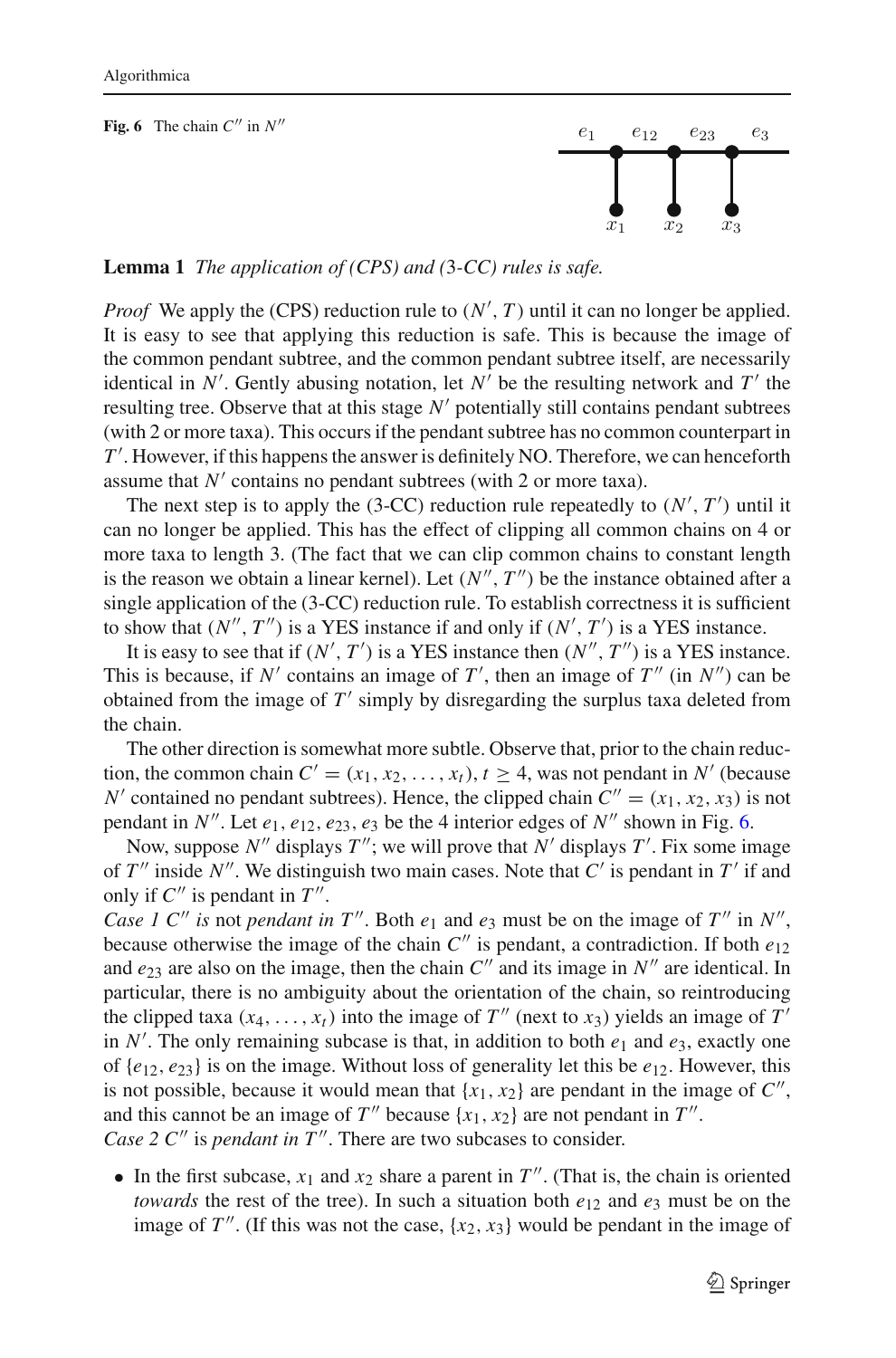$C''$ , but this is not possible because they are not pendant in  $T''$ .) Now, if  $e_{23}$  is on the image (irrespective of whether  $e_1$  is on the image) then, as in the earlier case, reintroducing the clipped taxa  $(x_4, \ldots, x_t)$  into the image of  $T''$  (next to  $x_3$ ) yields an image of  $T'$  in  $N'$ . The main subtlety is if  $e_{23}$  is not on the image, and (necessarily)  $e_1$  is. This occurs if the image of  $C''$  exits via  $e_1$ , follows some simple path *P* through another part of the network, and re-enters at *e*3. However, note that, within the image, the path *P* contains exactly one node of degree 3—which is the image of the parent of  $x_3$ —and for the rest only degree 2 nodes. This means that we can manipulate the image of  $T''$  as follows: put  $e_{23}$  in the image, remove  $e_1$  from the image, and then tidy up the image in the usual sense (i.e. repeatedly deleting unlabelled nodes of degree 1). This is a new, valid image of  $T''$ , and puts us back in the situation when  $e_{23}$  *is* on the image, so we are done.

• In the second subcase,  $x_2$  and  $x_3$  share a parent in  $T''$ . (That is, the chain is oriented *away* from the rest of the tree). Observe that  $e_1$  and  $e_{23}$  must be on the image, because otherwise  $\{x_1, x_2\}$  is pendant in the chain image but not in  $T''$ . If  $e_{12}$  is in the image (irrespective of whether  $e_3$  is in the image), re-introducing the clipped taxa  $(x_4, \ldots, x_t)$  to the right of  $x_3$  yields an image of  $T'$  in  $N'$ . Again, there is one subtle situation, and that is when  $e_{12}$  is not on the image, but  $e_3$  is. Just as before this occurs if the image of  $C''$  exits via  $e_1$ , follows some simple path P through another part of the network, and re-enters at *e*3. The unique node on *P* of degree 3 is the image of the parent of  $x_1$  (and all other nodes on  $P$  are degree 2). Hence, if we put  $e_{12}$  into the image, remove  $e_3$  from the image, and tidy the image up, we obtain a new valid image of  $T''$  and we are back in the case when  $e_{12}$  is in the image.

Thus, we have established that if  $N''$  displays  $T''$ , then  $N'$  displays  $T'$ . Hence, an application of the 3-CC chain reduction is always safe.  $\square$ 

We now show that the NC reduction rule is safe.

# **Lemma 2** *Assume that neither of the (CPS), (*3*-CC) reduction rules can be applied. Then the (NC) reduction rule is always safe to apply.*

*Proof* Suppose that the network displays the tree. Then the chain  $(x_1, \ldots, x_t)$  of the network is either also a chain of the tree, or there exists some  $1 \le i \le t - 1$  such that the tree has pendant chains on  $\{x_1, \ldots, x_i\}$  and on  $\{x_{i+1}, \ldots, x_t\}$ . We now discuss each case of the network chain reduction separately.

- 1. In this case it follows that there is a common chain of length at least four, which is not possible since we assumed that the (3-CC) reduction rule is not applicable.
- 2. This is only possible if  $(x_1, x_2, x_3)$  and  $(x_4, x_5, x_6)$  are pendant chains of the tree. Hence, *e*<sup>34</sup> is not used by any image of the tree in the network and can be deleted.
- 3. If the tree contains a chain  $(x_1, x_2, x_3)$ , then it must be pendant. Hence,  $e_{34}$  can be deleted. Otherwise,  $(x_3, x_4, x_5)$  must be a pendant chain of the tree and  $e_{23}$ can be deleted.
- 4. Similar to the previous case. If neither  $(x_1, x_2, x_3)$  nor  $(x_2, x_3, x_4)$  is a pendant chain of the tree, then  $(x_1, x_2)$  and  $(x_3, x_4)$  must both be pendant chains of the tree, in which case  $e_{23}$  can be deleted.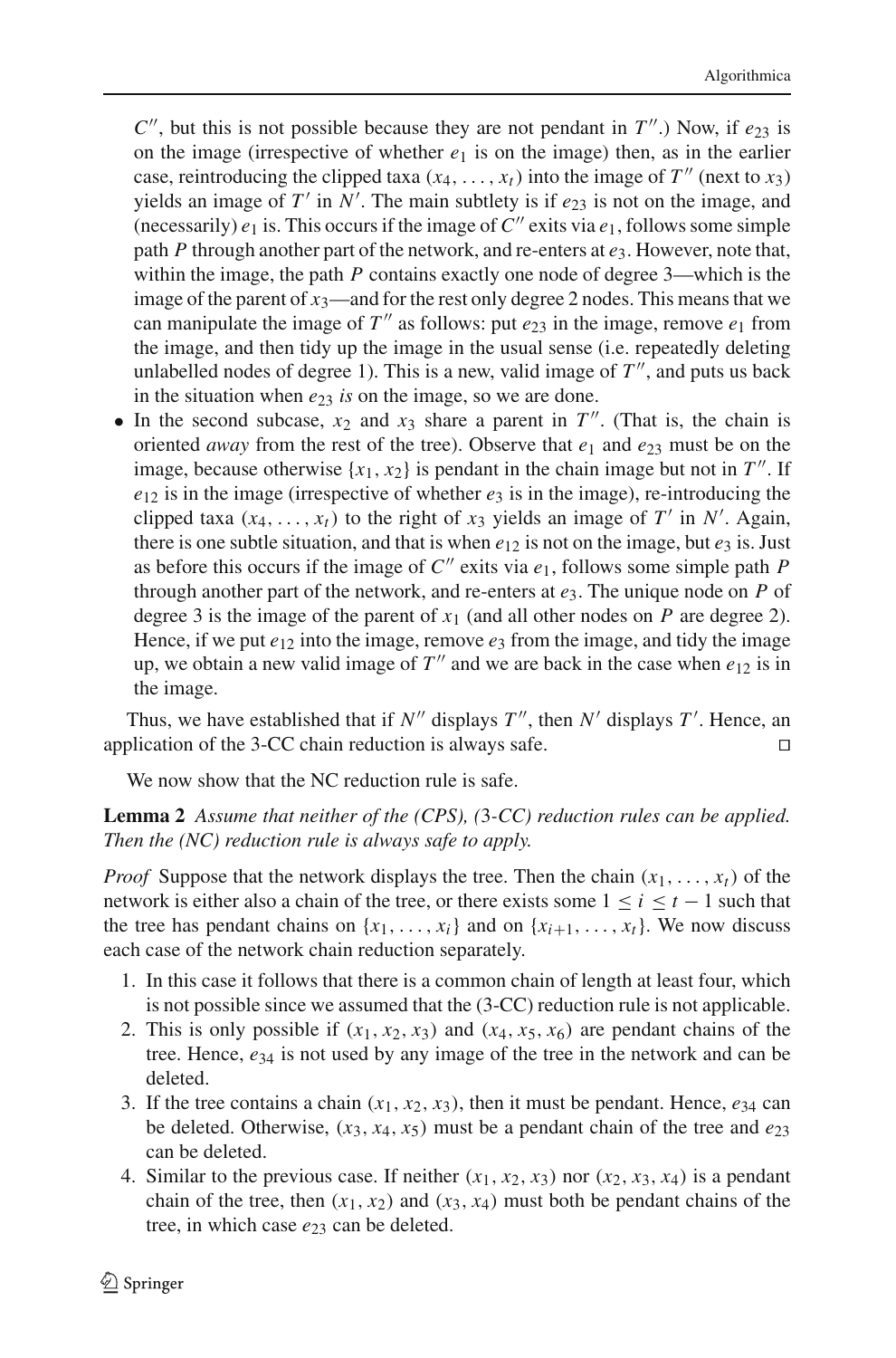- 5-7. Similar to the previous cases.
	- 8. In this case,  $(x_1, x_2, x_3)$  is a chain of the tree that is not pendant (since otherwise we would be in one of the previous cases). The image of the tree in the network must then use all of  $e_1, e_1, e_2, e_3, e_3$ . Now we delete  $x_3$  and suppress the resulting degree-2 node. Hence the reduced network has a chain  $(x_1, x_2)$  with edges  $e_1, e_{12}, e_2$  defined as in the network chain reduction rule. To see that this reduction is safe, assume that the reduced tree is displayed by the reduced network. Then the embedding of the tree in the network has to use  $e_1$  and  $e_2$ . It does not necessarily use  $e_{12}$  but if it does not it is easy to adapt the image such that it does use  $e_{12}$ . Hence, the chain  $(x_1, x_2)$  can be replaced by  $(x_1, x_2, x_3)$  and it follows that the original tree is displayed by the original network.

 $\Box$ 

<span id="page-15-0"></span>**Lemma 3** *There exists a kernelization for* UTC *producing an instance*  $(N'', T'')$  *with at most* max(6*k*, 4) *taxa and* max(15*k*, 5) *edges, where*  $k = r(N'') \le r(N)$ *.* 

*Proof* Let  $(N'', T'')$  be an instance obtained by applying the (CPS), (3-CC) and (NC) reduction rules exhaustively until none applies. Clearly, the process by which  $(N'', T'')$ is obtained from the original  $(N, T)$  can be completed in polynomial time, since all pre-processing steps delete at least one node or edge from the network. It is easy to verify that, by construction,  $r(N'') \leq r(N)$ . Hence, to complete the kernelization it remains only to show that the size of the instance  $(N'', T'')$  is at most a linear function of  $r(N'')$ , where for brevity we let  $k = r(N'')$ . To see this, recall firstly that  $N''$  has no pendant subtrees. Let  $N'' = (V'', E'')$ . Suppose we delete all taxa in  $N''$  and then repeatedly suppress nodes of degree 2, and delete nodes of degree 1, until neither of these operations can be applied anymore. For  $k > 2$ , this creates a 3-regular graph *N*<sup>∗</sup> with nodes *V*<sup>∗</sup> and edges *E*<sup>∗</sup>, that potentially contains multi-edges and loops. Notice that in each deletion of a leaf and each suppression of a node with degree 2, we diminish both the number of nodes and the number of edges by 1. Since we started out with  $|E''| = k + |V''| - 1$  we still have  $|E^*| = k + |V^*| - 1$ . Moreover, because of 3-regularity,  $|E^*| = 3|V^*|/2$ . Combining yields  $|V^*| = 2k - 2$  and therefore  $|E^*| = 3(k-1)$ . (For  $k = 1$ ,  $N^*$  contains no nodes and is strictly speaking not a graph: in this case we define  $N^*$  to be a single node with a loop). Observe that  $N''$ can be obtained from  $N^*$  by replacing each edge with a chain of taxa: this operation is sufficient because  $N''$  had no pendant subtrees. Moreover, each such chain contains at most two leaves since otherwise the network chain reduction rule would be applicable. This means that  $|X''|$  is at most 2 · max(1, 3( $k - 1$ )), and the number of edges in N'' is at most  $5 \cdot \max(1, 3(k-1))$ .

We observe that simply reducing common chains to length 2, i.e. applying the  $(2$ -CC) reduction rule, is *not* safe, as the following example shows. Suppose *N* consists of a single cycle with taxa *a*, *b*, *c*, *d*, *e*, *f* in that (circular) order. Let *T* be a caterpillar tree with taxa  $a, b, c, f, e, d$  in that order.  $N$  does not display  $T$ . However, if the common chain  $(a, b, c)$  is clipped to  $(a, b)$ —or to  $(b, c)$ —the resulting network  $N''$ *does* display  $T''$ . A symmetrical argument also holds for the common chain ( $f, e, d$ ) (Fig. [7\)](#page-16-1).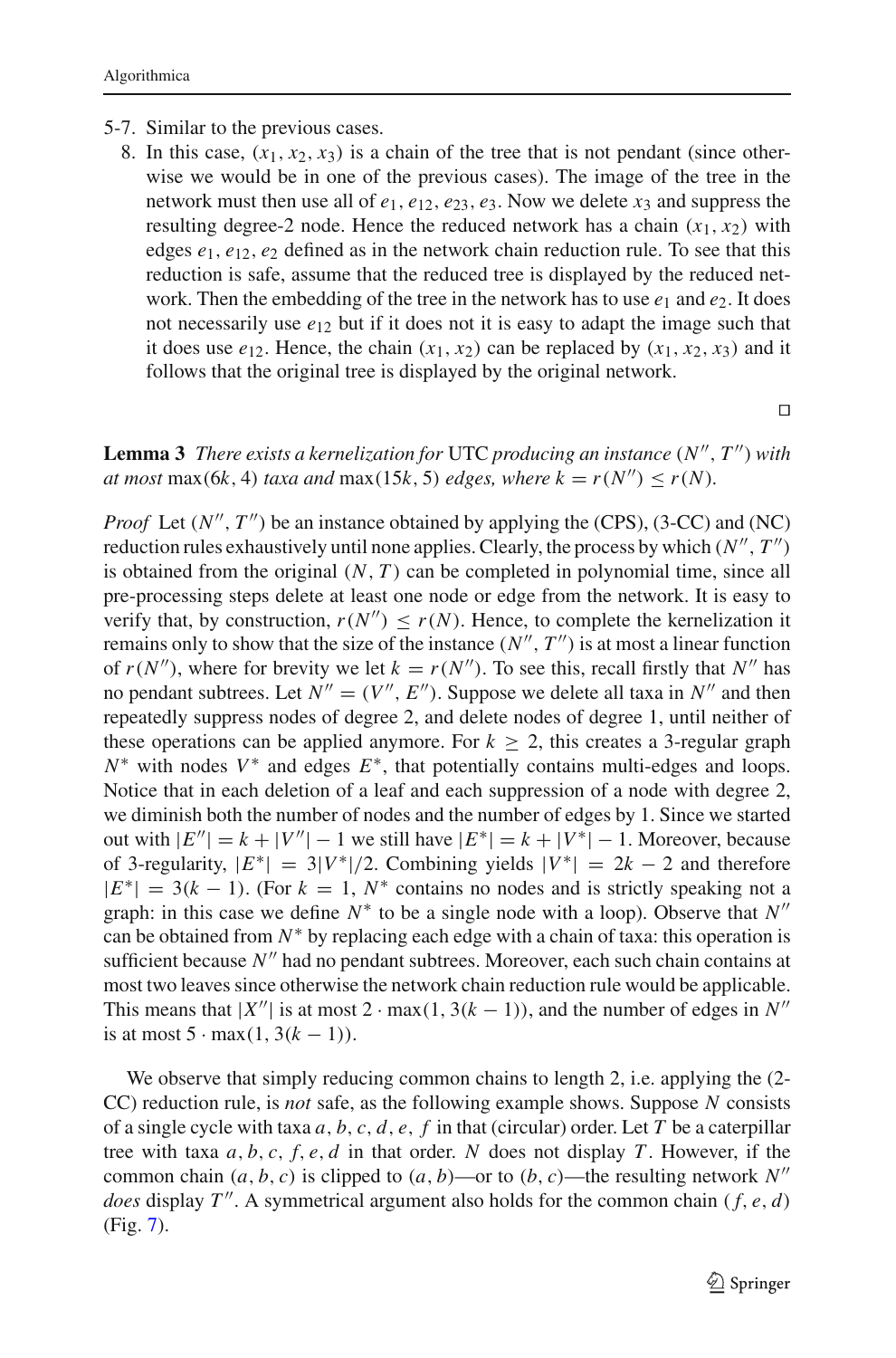

<span id="page-16-1"></span>**Fig. 7** Example showing that it is not safe to reduce chains to length 2. The shown network *N* does not display the given tree *T*. However, if the chains  $(a, b, c)$  and  $(d, e, f)$  are reduced to length 2, then the reduced network  $N'$  does display the reduced tree  $T'$  (by deleting the *dotted edge*)

The proof of the FPT result follows by applying a simple bounded-search branching algorithm to the kernelized instance. Note that, as mentioned earlier, this algorithm can be applied independently of the kernelization.

**Theorem 2** *Let*  $(N, T)$  *be an input to* UTC*, where*  $N = (V, E)$ *. There exists an*  $O(4^k n^2)$ -time algorithm for UTC, where  $k = r(N)$  and  $n = |V|$ .

*Proof* If the network is a tree then the problem can be solved easily in polynomial time by deciding whether or not the network is isomorphic to the input tree. Otherwise, we proceed as follows.

Consider any two taxa *x*, *y* that have a common neighbour in the tree *T*. If *x* and *y* also have a common neighbour in *N*, then we can delete *y* from both *T* and *N* and suppress the resulting degree-2 nodes (see the (CPS) reduction above).

Otherwise, let  $n_x$  and  $n_y$  be the neighbours of, respectively, x and y in the network N. Let  $e_1$ ,  $e_2$  be the two edges that are incident to  $n_x$  but not to x and let  $e_3$ ,  $e_4$  be the two edges that are incident to  $n<sub>y</sub>$  but not to *y*. If *N* displays *T*, then the embedding of *T* in *N* can contain at most three of these four edges  $e_1, \ldots, e_4$  (since there is exactly one edge leaving the path between *x* and *y* in the embedding). Hence, we create four subproblems  $P_1, \ldots, P_4$ . In subproblem  $P_i$ , we delete edge  $e_i$  and suppress resulting degree-2 nodes. The parameter (reticulation number) in each subproblem is  $k - 1$ . Hence, the running time is  $O(4^k n^2)$ .

### <span id="page-16-0"></span>**4 Unrooted Hybridization Number (UHN) on Two Trees**

In this section we study the unrooted hybridization number problem in case the input consists of two trees  $T_1$ ,  $T_2$  and we show equivalence to a well-known problem that has been studied before in the literature, namely the *tree bisection and reconnect* problem.

Let *T* be an unrooted, binary tree on *X*. A *tree bisection and reconnect* (TBR) move is defined as follows: (1) we delete an edge of *T* to obtain a forest consisting of two subtrees *T'* and *T"*. (2) Then we select two edges  $e_1 \in T'$ ,  $e_2 \in T''$ , subdivide these two edges with two new nodes  $v_1$  and  $v_2$ , add an edge from  $v_1$  to  $v_2$ , and finally suppress all nodes of degree 2. In case either  $T'$  or  $T''$  are single leaves, then the new edge connecting  $T'$  and  $T''$  is incident to that node. Let  $T_1, T_2$  be two binary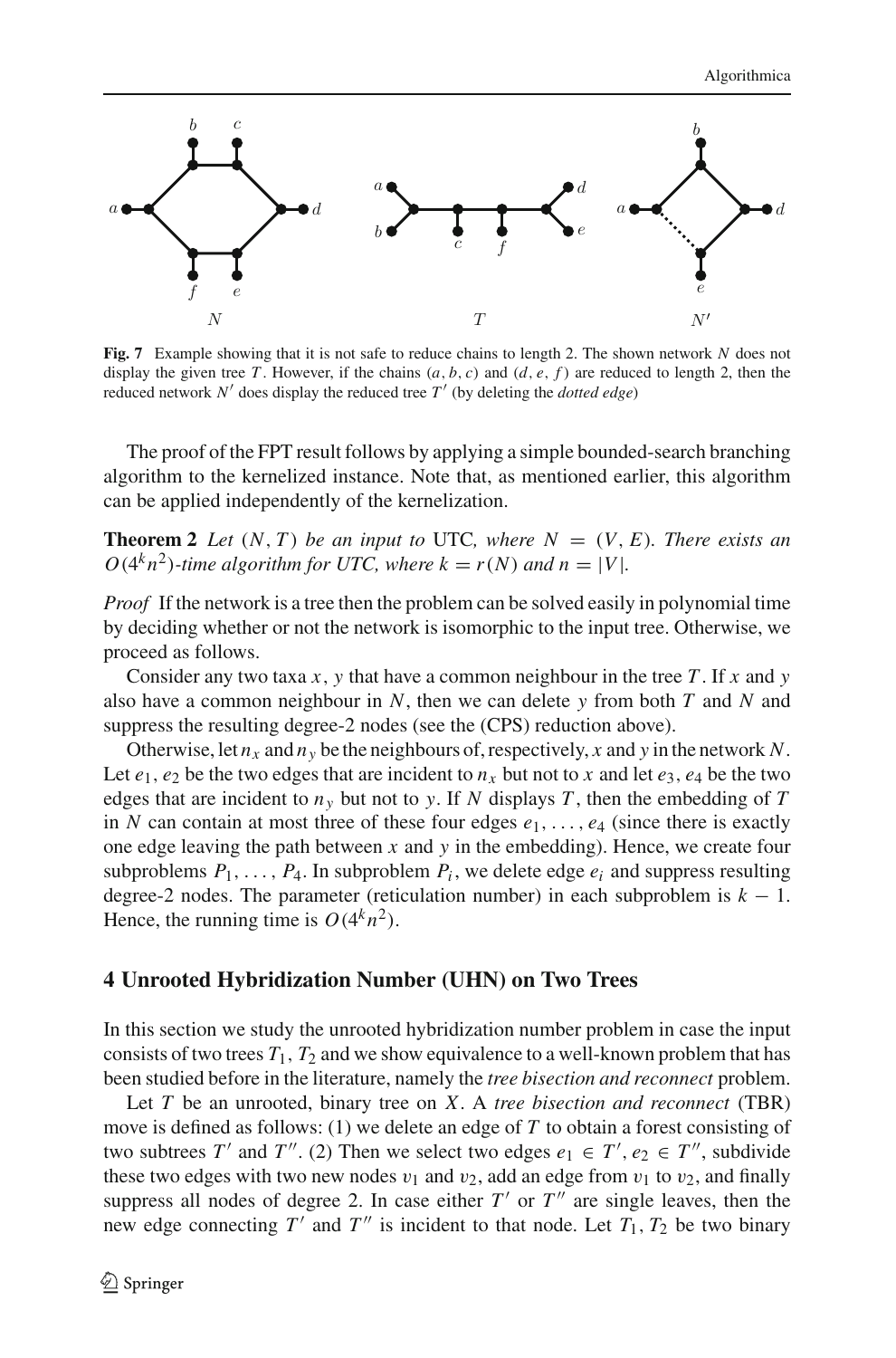unrooted phylogenetic trees on the same set of leaf-labels. The TBR-distance from *T*<sup>1</sup> to  $T_2$ , denoted  $d_{TRR}(T_1, T_2)$ , is simply the *minimum* number of TBR moves required to transform  $T_1$  into  $T_2$ .

It is well known that computation of TBR-distance is essentially equivalent to the Maximum Agreement Forest (MAF) problem, which we now define. Given an unrooted, binary tree on *X* and  $X' \subset X$  we let  $T(X')$  denote the minimal subtree that connects all the elements in  $X'$ . An *agreement forest* of two unrooted binary trees  $T_1$ ,  $T_2$ on *X* is a partition of *X* into non-empty blocks  $\{X_1, \ldots, X_k\}$  such that (1) for each  $i \neq j$ ,  $T_1(X_i)$  and  $T_1(X_j)$  are node-disjoint and  $T_2(X_i)$  and  $T_2(X_j)$  are node-disjoint, (2) for each *i*,  $T_1|X_i = T_2|X_i$ . A *maximum agreement forest* is an agreement forest with a minimum number of components, and this minimum is denoted  $d_{MAF}(T_1, T_2)$ . In 2001 it was proven by Allen and Steel that  $d_{MAF}(T_1, T_2) = d_{TBR}(T_1, T_2) + 1$  [\[1](#page-28-2)].

<span id="page-17-0"></span>**Theorem 3** *Let T*1, *T*<sup>2</sup> *be two unrooted binary phylogenetic trees on the same set of taxa X. Then*  $d_{TRR}(T_1, T_2) = h^u(T_1, T_2)$ .

*Proof* We first show  $h^u(T_1, T_2) \leq d_{TRR}(T_1, T_2)$ . Let  $d_{TRR}(T_1, T_2) = k$ . Observe that if  $k = 0$  then  $T_1 = T_2$ , because  $d_{TRR}$  is a metric, and if  $T_1 = T_2$  then  $h^{\mu}(T_1, T_2) = 0$ , so the claim holds. Hence, assume  $k \geq 1$ .

By the earlier discussed equivalence,  $T_1$  and  $T_2$  have an agreement forest with  $k+1$  components  $F = \{F_0, \ldots, F_k\}$ . Our basic strategy is to start with a network that trivially displays  $T_1$  (specifically,  $T_1$  itself) and then to "wire together" the components of  $F$  such that an image of  $T_2$  is progressively grown. Each such wiring step involves subdividing two edges and introducing a new edge between the two subdivision nodes. This increases the number of nodes in the network by 2 and the number of edges by 3, so it increases the reticulation number by 1. We will do this *k* times, yielding the desired result.

Observe that for least one of the components,  $F_p$  say,  $T_2(F_p)$  will be pendant in *T*<sub>2</sub>. Let  $F' = F \setminus \{F_p\}$ ,  $X' = X \setminus F_p$ ,  $T'_1 = T_1 | X'$  and  $T'_2 = T_2 | X'$ . Let  $\{u, v\}$  be the edge that, when deleted, detaches  $T_2(F_p)$  from the rest of the tree. Assume without loss of generality that *u* lies on  $T_2(F_p)$  and *v* lies on  $T_2(X')$ . The nodes *u* and *v* thus lie on unique edges of  $T_2|F_p$  and  $T_2|X'$  (or taxa if  $F_p$  and/or  $X'$  are singleton sets); these can be viewed as the wiring points where  $F_p$  wants to connect to the rest of the tree. Next, observe that  $F'$  is an agreement forest for  $T'_1$  and  $T'_2$ , so it too has a pendant component, and the process can thus be iterated. In this way we can impose an elimination ordering on the components of *F*. For the sake of brevity assume that the components  $F_0, F_1, \ldots, F_k$  are already ordered in this way.

Now, set  $N_k := T_1$ . For each  $F_i \in F$ , fix the unique image of  $F_i$  in  $N_k$  (this allows us without ambiguity to refer to *the* image of  $F_i$  in the intermediate networks we construct). For each  $0 \le j \le k - 1$ , we construct  $N_j$  from  $N_{j+1}$  in the following way. Assume that by construction  $N_{j+1}$  already contains an image of  $T_2 | (U_{j' > j} F_{j'})$ and an image of  $T_2|F_i$ , and that these images are disjoint. (Clearly this is true for  $j = k - 1$ , by the definition of agreement forest). From the earlier argument we know the two wiring points at which  $T_2|F_j$  wishes to join with  $T_2|(\cup_{j' > j} F_{j'})$ . If  $|F_j| \ge 2$ the wiring point within  $F_j$  will be an edge, otherwise it is a taxon, and an identical statement holds for  $|U_{j'>j} F_{j'}|$ . Assume for now that both wiring points are edges,  $e_1$ and  $e_2$  respectively. The images of these edges will, in general, be paths in  $N_{i+1}$ . We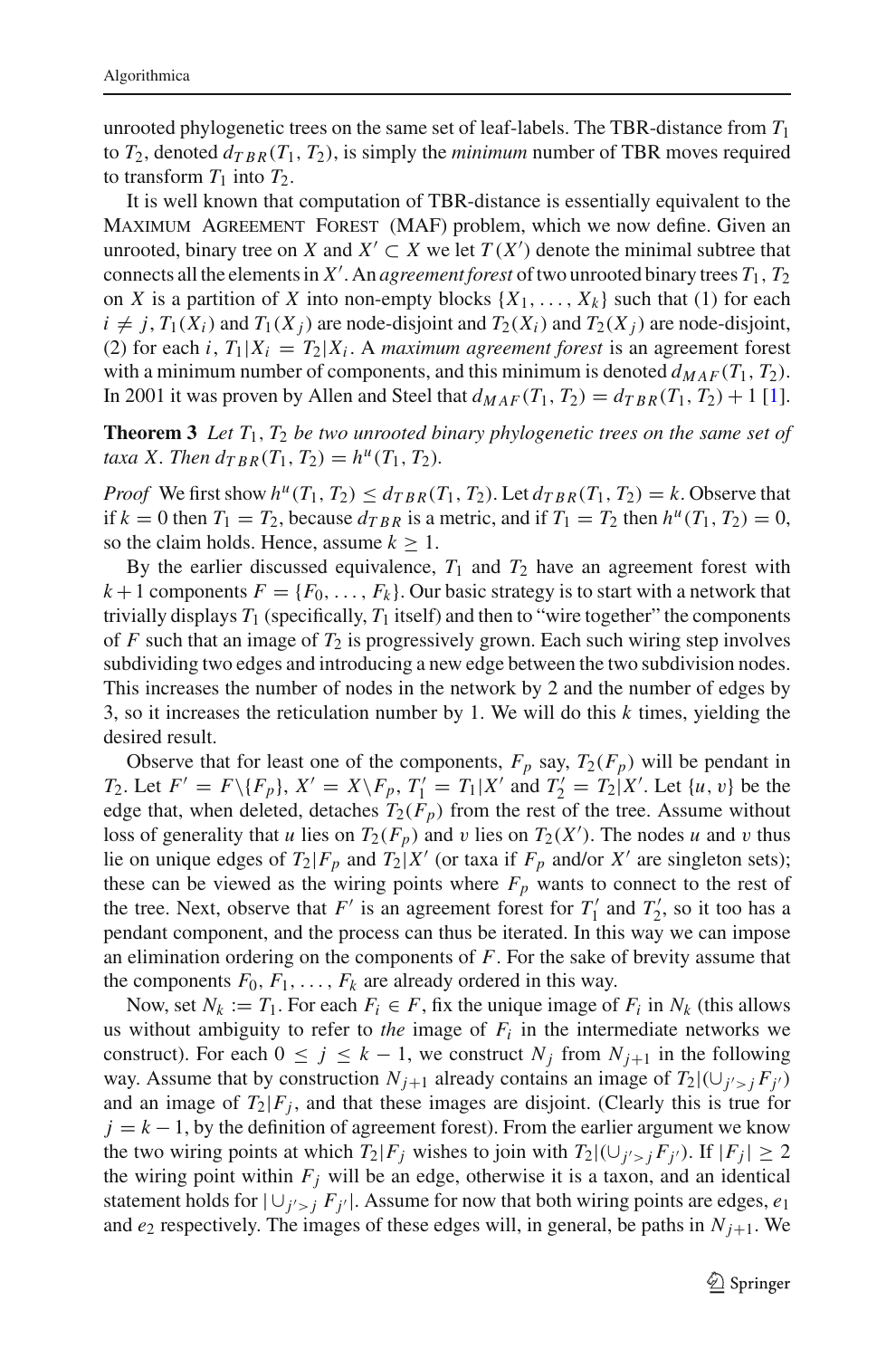

<span id="page-18-0"></span>**Fig. 8** An illustration of the constructive proof of Theorem [3.](#page-17-0) We have the two trees  $T_1$ ,  $T_2$  shown in the *upper left* and *upper middle part* of the figure, respectively. In the *upper right part* of the figure we have an agreement forest consisting of two components  $F_0$ ,  $F_1$  that corresponds to the following bipartition of the leaf set:  $F_0 = \{x_1, x_3, x_4\}$ ,  $F_1 = \{x_2, x_5, x_6\}$ . The main idea is, starting from  $T_1$ , to find the images of  $T_2|F_0, T_2|F_1$  in  $T_1$  (*lower middle part*). After we locate these images, we connect the images of the "interface" points of these two components in  $T_2$  (shown in *big squares* in  $T_2$  in the *lower left*, and in *small squares* in  $T_1$  in the *lower right* part of the figure). This way we guarantee that the constructed network displays  $T_2$  while we increase the reticulation number of  $T_1$  by exactly 1. The second part of the proof simulates the opposite direction of the above construction

subdivide any edge on the image of  $e_1$ , and any edge on the image of  $e_2$ , and connect them by a new edge. If a wiring point is a taxon  $x$  the only difference is that we subdivide the unique edge entering *x* in  $N_{j+1}$ . At the end of this process,  $N_0$  displays both  $T_1$  and  $T_2$ . This completes the claim  $h^u(T_1, T_2) \le d_{TBR}(T_1, T_2)$ .

To prove  $h^u(T_1, T_2) \ge d_{TBR}(T_1, T_2)$ , let  $k = h^u(T_1, T_2)$  and let *N* be an unrooted phylogenetic network with reticulation number  $k$  that displays both  $T_1$  and  $T_2$ . Fix an image  $T_1'$  of  $T_1$  inside N. If this image is not a spanning tree of N, greedily add edges to the image until it becomes one. (The edges added this way will correspond to unlabelled degree 1 nodes that are repeatedly deleted when tidying up the image to obtain *T*<sub>1</sub>). Now, fix an image *T*<sub>2</sub><sup>'</sup> of *T*<sub>2</sub> inside *N*. Let  $F \subseteq E(N)$  be those edges of *N* that are *only* in  $T_2'$ . Deleting in  $T_2$  the edges that correspond to *F* breaks  $T_2$ up into a forest with at most  $|F| + 1$  components. In fact, by construction this will be an agreement forest. Hence,  $d_{TRR}(T_1, T_2) \leq |F|$ . What remains is to show that  $|F| \leq h^u(T_1, T_2)$ . Given that  $T'_1$  was a spanning tree of *N*, and none of the edges on this image are in *F*, the graph  $(V, E\ F)$  is connected, so  $|E|-|F| \geq |V|-1$ . Hence,  $|F|$  ≤  $|E|$  −  $|V|$  + 1 = *k*.

Note that the proof given above is constructive, in the following sense. Given an agreement forest  $F$  with  $k + 1$  components, one can easily construct in polynomial time an unrooted network *N* with reticulation number *k* that displays both the trees, and given an unrooted network  $N$  with reticulation number  $k$ , and images of  $T_1$  and  $T_2$  in *N*, one can easily construct in polynomial time an agreement forest *F* with  $k+1$ components. An illustration of the main ideas involved to prove Theorem [3](#page-17-0) can be found in Fig. [8.](#page-18-0)

### **Corollary 1** UHN is NP-hard, in APX, and FPT in parameter  $h^u(T_1, T_2)$ .

*Proof* Immediate from Theorem [3](#page-17-0) and the corresponding results for  $d_{TBR}$ . Hardness (and a linear-size kernel) were established in [\[1\]](#page-28-2). The best-known approximation result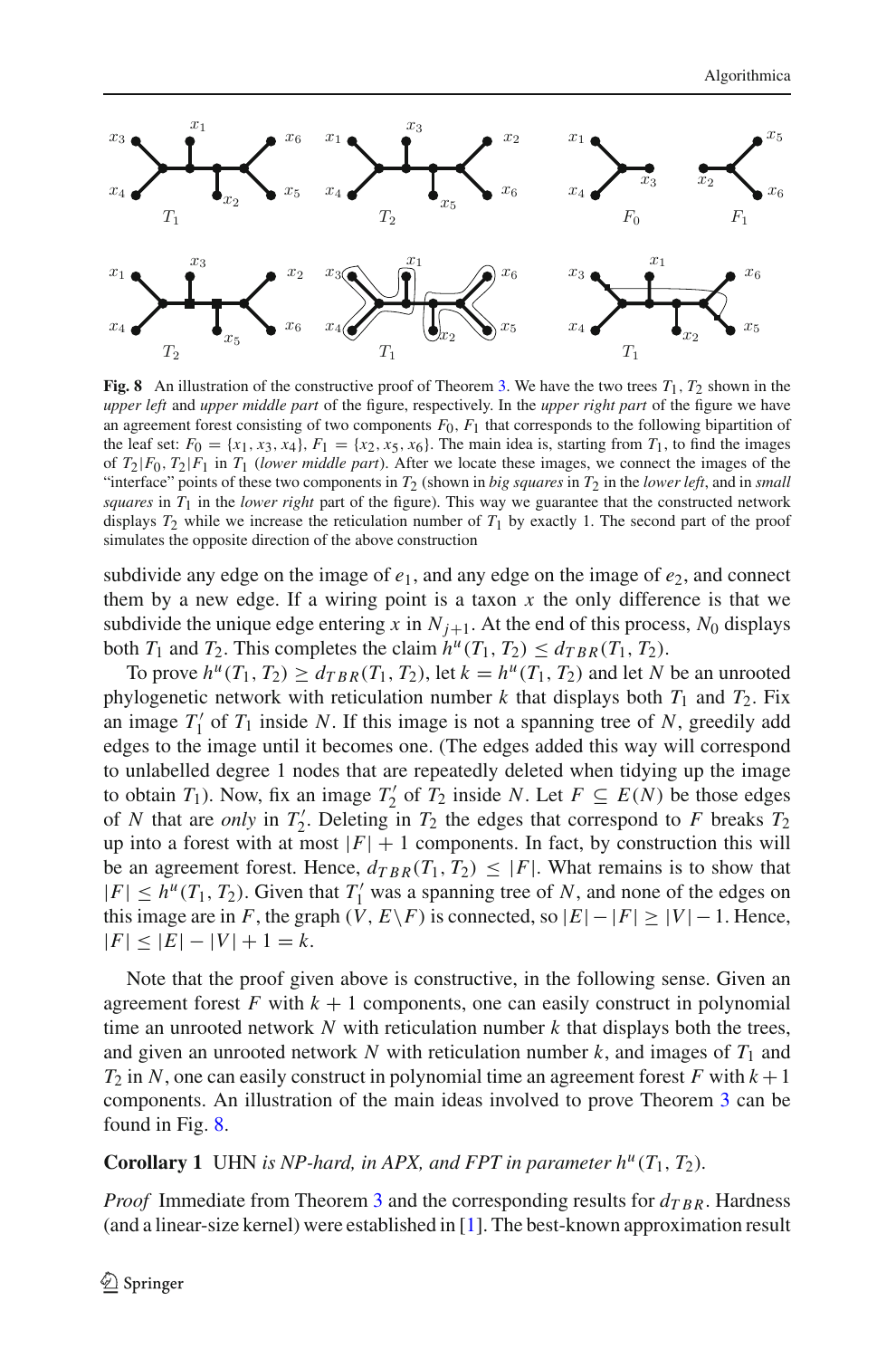for  $d_{TRR}$  is currently a polynomial-time 3-approximation [\[35,](#page-29-21)[36\]](#page-30-2). The best-known FPT result for  $d_{TRR}$  is currently  $O(3^k \cdot \text{poly}(n))$  [\[8](#page-29-19)].

### <span id="page-19-0"></span>**5 Root-Uncertain Hybridization Number (RUHN)**

In this section we turn our attention to the ROOT UNCERTAIN HYBRIDIZATION NUMber (RUHN) problem. We remind the reader that in this problem the input consists of a set of *unrooted* binary trees and we are asked to choose the root location of each tree, such that the hybridization number is minimized. In the first part of this section we show that RUHN is already NP-hard and APX-hard even when the input consists of two trees. On the other hand, in the next subsection we show that the problem is FPT in the hybridization number for any number of trees by providing a quadratic-sized kernel. We conclude the section by discussing how an exponential-time algorithm can be obtained for solving the kernel.

### <span id="page-19-2"></span>**5.1 Hardness**

**Lemma 4** *Let*  $\mathcal{T} = \{T_1, T_2\}$  *be an input to* HN. We can transform in polynomial time  $T_1$  *and*  $T_2$  *into two unrooted binary phylogenetic trees*  $T_1^*$ ,  $T_2^*$  *such that,* 

<span id="page-19-1"></span>
$$
h^{ru}(T_1^*, T_2^*) = h^r(T_1, T_2) + 1.
$$
 (2)

*Proof* Let *X* denote the taxa of  $T_1$  and  $T_2$  and let  $n = |X|$ . We will construct in polynomial time a pair of unrooted trees  $T_1^*$ ,  $T_2^*$  on  $3|X| + 2$  taxa such that [\(2\)](#page-19-1) holds.

To construct  $T_1^*$ , we start by taking an unrooted caterpillar  $(c_0, c_1, \ldots, c_n, d_0, d_1,$  $d_2, \ldots, d_n$ ) on 2*n* + 2 new taxa. Let *r*<sub>1</sub> be the root of *T*<sub>1</sub>. To complete *T*<sub>1</sub><sup>\*</sup> we ignore all the directions on the arcs of  $T_1$ , and concatenate the caterpillar to  $T_1$  by subdividing the unique edge entering  $d_n$  with a new node  $u$ , and connect  $u$  to  $r_1$ . The construction of  $T_2^*$  is analogous, except that the *c*-part of the caterpillar is reversed:  $(c_n, c_{n-1}, \ldots, c_0, d_0, d_1, d_2, \ldots, d_n)$ . See Fig. [9](#page-20-0) (left and centre) for an example when  $n = 5$ .

It is quite easy to show that  $h^{ru}(T_1^*, T_2^*) \leq h^r(T_1, T_2) + 1$ . Specifically, let *N* be any optimum solution to the original HN problem, i.e.  $r(N) = h^r(T_1, T_2)$ . If we root both  $T_1^*$  and  $T_2^*$  on the internal edge between  $c_2$  and  $c_3$ , then the network  $N'$  as shown in Fig. [9](#page-20-0) (right) clearly displays these two rootings. Essentially, N' has been obtained by adding a single "root cycle" above *N*, so  $r(N') = r(N) + 1$ . More formally, in order of increasing distance from the root, the network  $N'$  has taxa  $c_2$ ,  $c_1$ ,  $c_0$  on one side of the root cycle, and  $c_3$ , ...,  $c_{n-1}$ ,  $c_n$  on the other.

The lower bound,  $h^{ru}(T_1^*, T_2^*) \geq h^r(T_1, T_2) + 1$ , requires slightly more effort to prove. We will use the following observation.

$$
h^{ru}(T_1^*, T_2^*) \le h^r(T_1, T_2) + 1 \le (n - 2) + 1 = n - 1.
$$
 (3)

The second inequality follows from the well-known fact that two rooted binary phylogenetic trees on  $n \geq 2$  taxa can have hybridization number at most  $n - 2$  [\[2](#page-28-4)].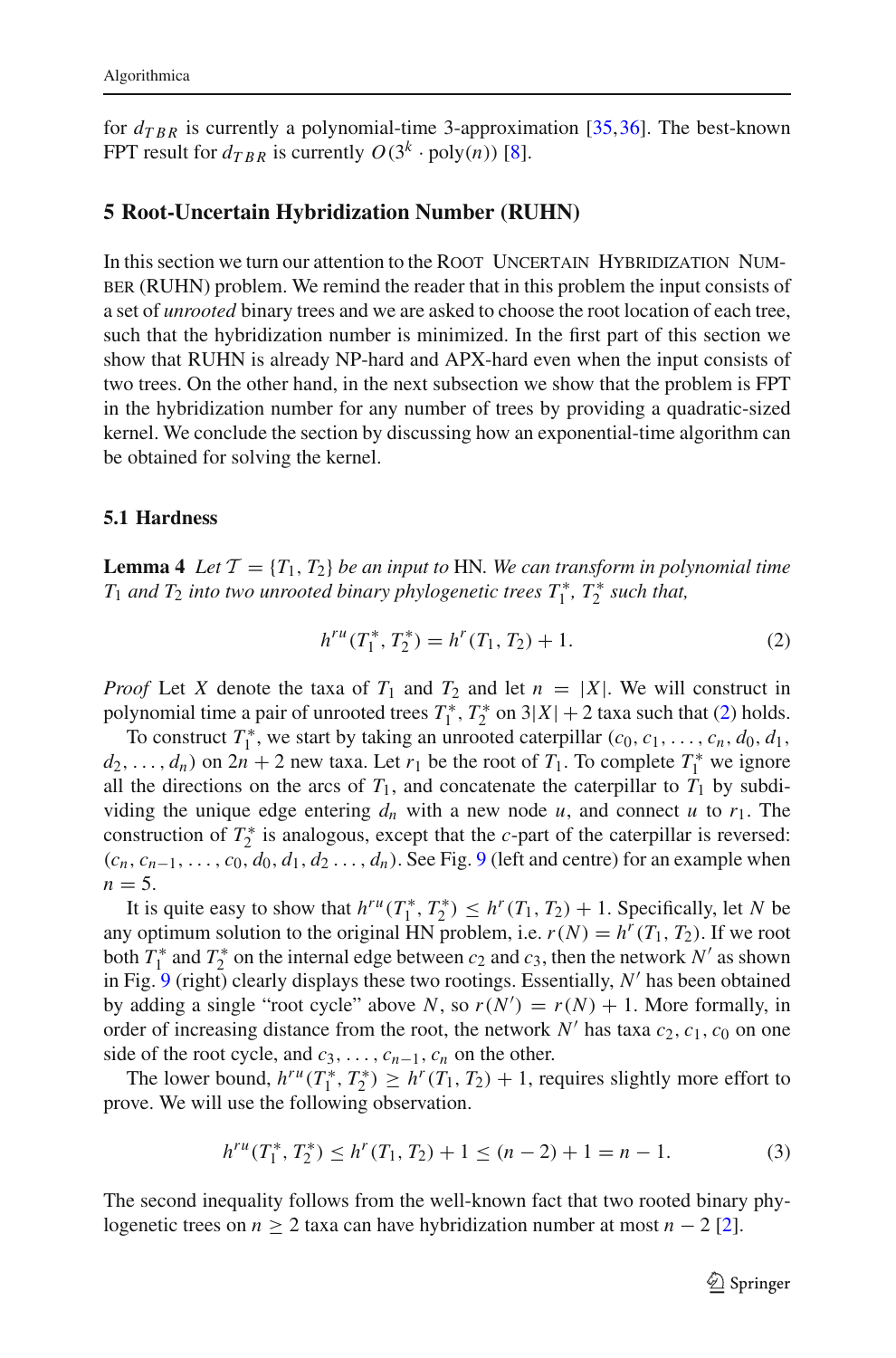

<span id="page-20-0"></span>**Fig. 9** An example of the transformation used in Lemma [4](#page-19-2) when  $|X| = 5$ . Left and *centre* the two unrooted binary trees  $T_1^*$  and  $T_2^*$  that are used as input to RUHN. These are obtained from the original rooted binary trees  $T_1$  and  $T_2$  on *X* that are the input to the HN problem. If these trees are rooted at the specified points, then the rooted phylogenetic network  $N'$  displays the two rootings, where  $N$  is an optimal solution to the original *HN* problem (although not shown explicitly here, in the top part of  $N'$  all arcs are oriented downwards)

Notice that, if in a rooting of  $T_1^*$ , the whole *c*-part of the caterpillar appears in reverse order of the one in a rooting of  $T_2^*$  then just this *c*-part of the caterpillars adds *n* − 1 to the hybridization number of that rooting. The same holds for the *d*-parts of the caterpillars. In both cases, using the observation above, the lower bound is true. In particular, this implies that the lower bound holds if  $T_1^*$  is rooted inside its  $T_1$ part, since any rooting of  $T_2^*$  will create either oppositely-oriented  $c$ - or  $d$ -parts of the caterpillars. The same holds for a rooting inside  $T_2$ . But clearly, if both  $T_1^*$  and  $T_2^*$  are rooted outside their *T*-parts, then these *T*-parts add  $h^r(T_1, T_2)$  to the hybridization number of such a rooting. Since the caterpillars of  $T_1^*$  and  $T_2^*$  are non-isomorphic, any rooting within the *c*- or *d*-parts of caterpillars of the trees will additionally add at least 1 to the hybridization number. (Formally speaking this last argument is a consequence of the *cluster reduction* described in [\[3](#page-28-5)]).

<span id="page-20-1"></span>**Theorem 4** ROOT UNCERTAIN MINIMUM HYBRIDIZATION *is NP-hard and APXhard for*  $|T| = 2$ *.* 

*Proof* HN is already known to be NP-hard and APX-hard for  $|T| = 2$ . NP-hardness of RUHN is thus immediate from Lemma [4.](#page-19-2) We can also use this lemma to prove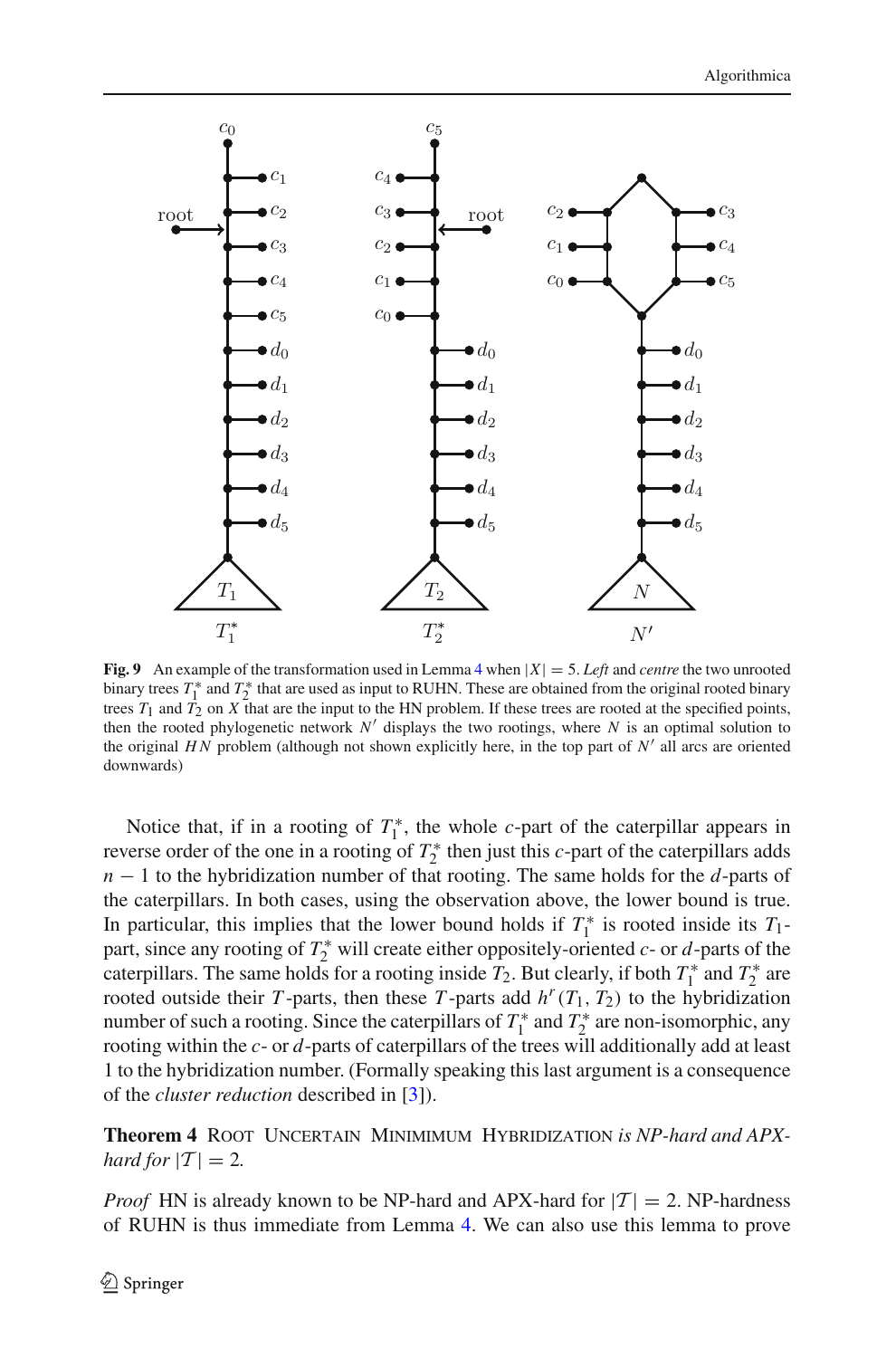APX-hardness, which excludes the existence of a PTAS for RUHN, unless P=NP. The APX-hardness result might seem intuitively obvious, since the  $+1$  term in [\(2\)](#page-19-1) is of vanishing significance as  $h^r(T_1, T_2)$  grows. However, there are quite some technicalities involved in the extraction of a solution for HN from a solution for RUHN. In particular, additional combinatorial insight is required. We give a (2, 1) L-reduction from HN to RUHN. In fact, this can be extended to an  $(\alpha, 1)$  L-reduction for each  $1 < \alpha < 2$ . To avoid disrupting the flow of the paper we have deferred the details of the L-reduction to the "Appendix".

Note that one consequence of the L-reduction given in the proof of Theorem [4](#page-20-1) is that if RUHN has a constant-factor polynomial-time approximation algorithm (i.e. is in APX), then so does HN. In  $[22]$  $[22]$  it is proven that, if HN is in APX, so is DIRECTED FEEDBACK VERTEX SET. Hence the following corollary is obtained.

**Corollary 2** *If* RUHN *is in APX, then so is* HN *and thus also* Directed Feedback Vertex Set*.*

Determining whether DIRECTED FEEDBACK VERTEX SET is in APX is a longstanding open problem in computer science; the corollary can thus be viewed *provisionally* as a strengthening of Theorem [4.](#page-20-1)

### **5.2 Parameterized Complexity of RUHN**

In this subsection we will show that RUHN is FPT when the parameter is  $h^{ru}(T)$  (or, in other words, the size *k* of the optimal solution for RUHN). To prove this, we will provide a kernel of quadratic size which (when combined with any exponential-time algorithm) will let us answer the question "*Is the optimal solution to* RUHN $\leq k$ ?" in time  $O(f(k) \cdot \text{poly}(n))$  for some computable function f that depends only on k.

For the kernelization proof we use the same ingredients introduced in Sect. [3.2](#page-8-1) and in particular the two reductions rules introduced there: **Common Pendant Subtree** (CPS) reduction and **Common** *d*-**Chain** (*d*-CC) reduction rules. We use them slightly differently from how they were defined there, because here the input to each reduction rule is a set of unrooted binary trees, and within the common chain reduction we will take  $d = 5k$  (i.e., long common chains will be truncated down to length 5*k*). In [\[32\]](#page-29-22) the authors described how these two reduction rules can be used in the *rooted* HN problem to reduce the initial instance *T* to a new kernelized instance of rooted binary phylogenetic trees  $T'$  on a set of leaf labels  $X'$  such that  $h^r(T) \leq k \Leftrightarrow h^r(T') \leq k$ and, moreover,  $|X'| = O(k^2)$ . Here, we adapt their arguments to work for the unrooted case as well. Although this might seem a direct generalization, additional technicalities must be addressed arising in root placement on the unrooted trees/networks.

We start by defining the concept of *generator* [\[21\]](#page-29-27) which will be used in the rest of the section: An *r*-*reticulation generator* (for short, *r*-generator) is defined to be a directed acyclic multigraph with a single node of indegree 0 and outdegree 1, precisely *r* reticulation nodes (indegree 2 and outdegree at most 1), and apart from that only nodes of indegree 1 and outdegree 2. The *sides* of an *r*-generator are defined as the union of its edges (the edge sides) and its nodes of indegree-2 and outdegree-0 (the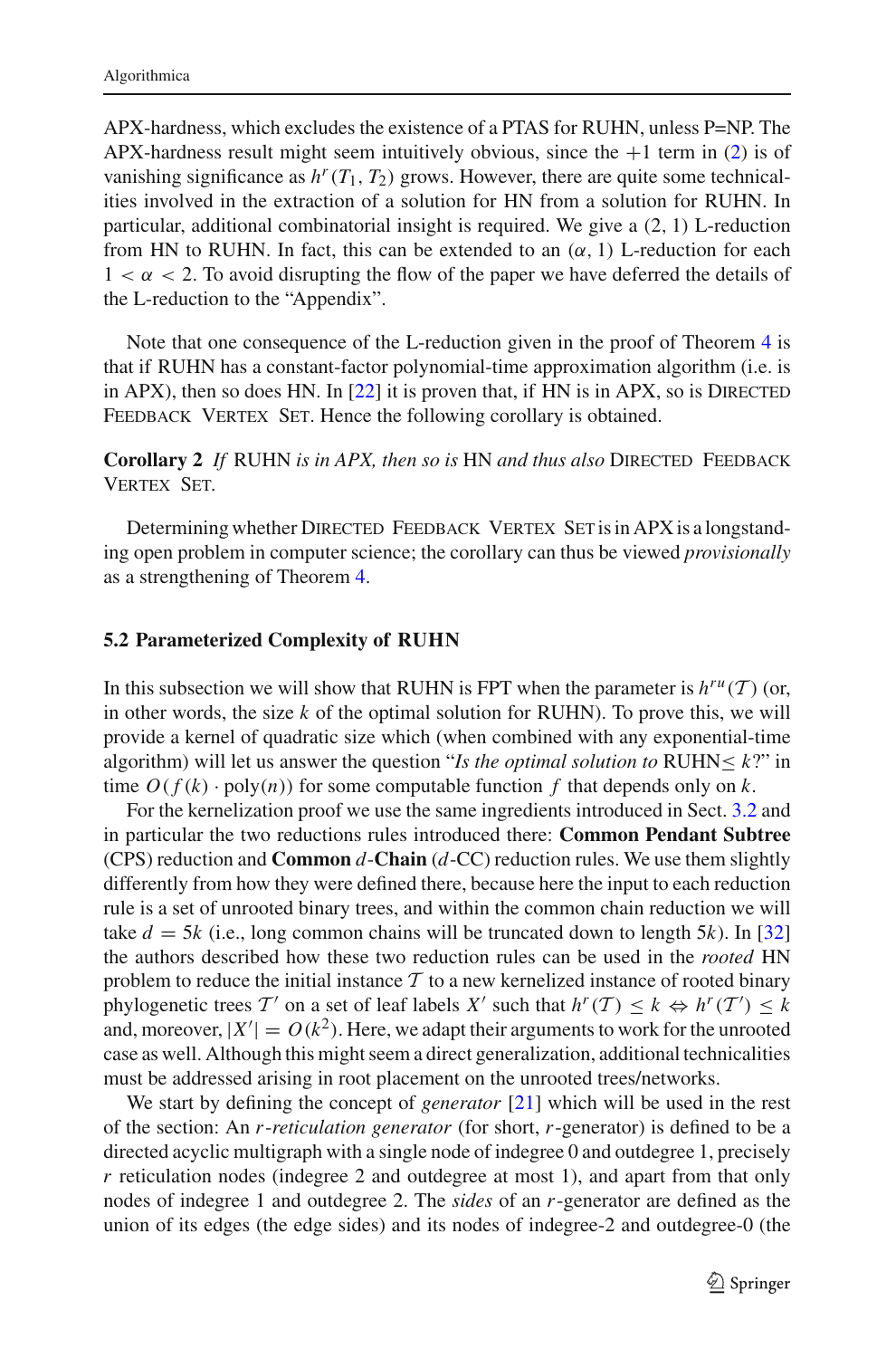node sides). Adding a set of labels *L* to an edge side (*u*, v) of an *r*-generator involves subdividing  $(u, v)$  to a path of |L| internal nodes and, for each such internal node w, adding a new leaf  $w'$ , an edge  $(w, w')$ , and labeling  $w'$  with some taxon from  $L$  (such that *L* bijectively labels the new leaves). On the other hand, adding a label *l* to a node side *v* consists of adding a new leaf *y*, an edge  $(v, y)$  and labeling *y* with *l*. In [\[32\]](#page-29-22) it was shown that if *G* is an *r*-generator, then *G* has at most  $4r - 1$  edge sides and at most *r* node sides.

<span id="page-22-0"></span>**Theorem 5** *Let T be a collection of binary, unrooted, phylogenetic trees on a common set of leaf labels (taxa) X. Let T be the set of binary, unrooted, phylogenetic trees on X after we have applied the common pendant subtree (CPS) and the common chain (*5*k-CC) reduction rules, until no such rule can be performed anymore. Then*  $h^{ru}(T) \leq k \Leftrightarrow h^{ru}(T') \leq k$  and, moreover,  $|X'| = O(k^2)$ .

We will start by showing that the (CPS) reduction rule leaves the hybridization number unchanged:

**Claim 1** *Let T be a set of unrooted binary trees with leaves labeled bijectively by X. Let T be a maximal common pendant subtree of T and let T be the set of all trees in T* after the application of the (CPS) reduction rule to T. Then  $h^{ru}(T) \leq k \Leftrightarrow$  $h^{ru}(\mathcal{T}') \leq k.$ 

*Proof* Let *N* be the optimal (with the minimum reticulation number) network that displays the optimally rooted version of  $T$  and let  $N'$  be the optimal network that displays the optimally rooted reduced instance  $T'$  (after a single application of the (CPS) reduction rule).

(←) Let  $h^{ru}(T') = r(N') = k$ . From *N'* we will construct a rooted network *N* with *k* reticulation nodes that displays  $\mathcal T$ . Since  $N'$  displays  $\mathcal T'$  which is a collection of trees with leaves bijectively labeled from  $\{X\setminus\{X_T\}\}\cup\{x\}$  (where, as before,  $X_T$ is the set of taxa of *T*), simply replace on  $N'$  the leaf *x* with the common pendant subtree *T*. We have a new network  $N''$  whose reticulation number obviously is  $k$  (we did not add/create any new reticulation nodes). The leaves of  $N''$  are labeled from  $\overline{X}$ (without *x*). It remains only to show that  $N''$  displays  $T$  which is immediate since  $T$ displays itself. Observe that the root placement on each tree  $T \in \mathcal{T}'$  is irrelevant.

 $(\Rightarrow)$  For the other direction, consider *T* and let  $T^{\rho}$  be a rooting of all trees such that  $h^r(T^{\rho})$  is minimized. Let *N* be the rooted network displaying the trees in  $T^{\rho}$  and let  $\rho(T)$ , for  $T \in T$  be the actual root of  $T$  (given by  $T^{\rho}$ ). Similar for *N*. Let  $T$  be the CPS of each member of  $\mathcal T$ . From  $N$  we need to construct a new network  $N'$  with  $k$ reticulation nodes that displays all the trees in *T'*. The problem will be: what if  $\exists T \in T$ such that its root is inside *T* ? In such cases, the (CPS) reduction rule will cut-off the root of this tree and this will "force" us to root *T* in another location unaffected by the (CPS) reduction rule, which will potentially change the hybridization number of the resulting instance. Given a rooting of all members of  $T$  and  $N$  with  $h^{ru}(T) = k$ , consider the following rootings for each  $T' \in T'$ : if  $\rho(T) \in T$  then root  $T'$  (after the clipping of *T*) on the parent of *x* (the new taxon replacing *T*). Else, leave the rooting unchanged. Now, from N, we need to create a new rooted network  $N'$  that displays  $T'$ such that its reticulation number is (not greater than)  $k$ . Apply the standard procedure: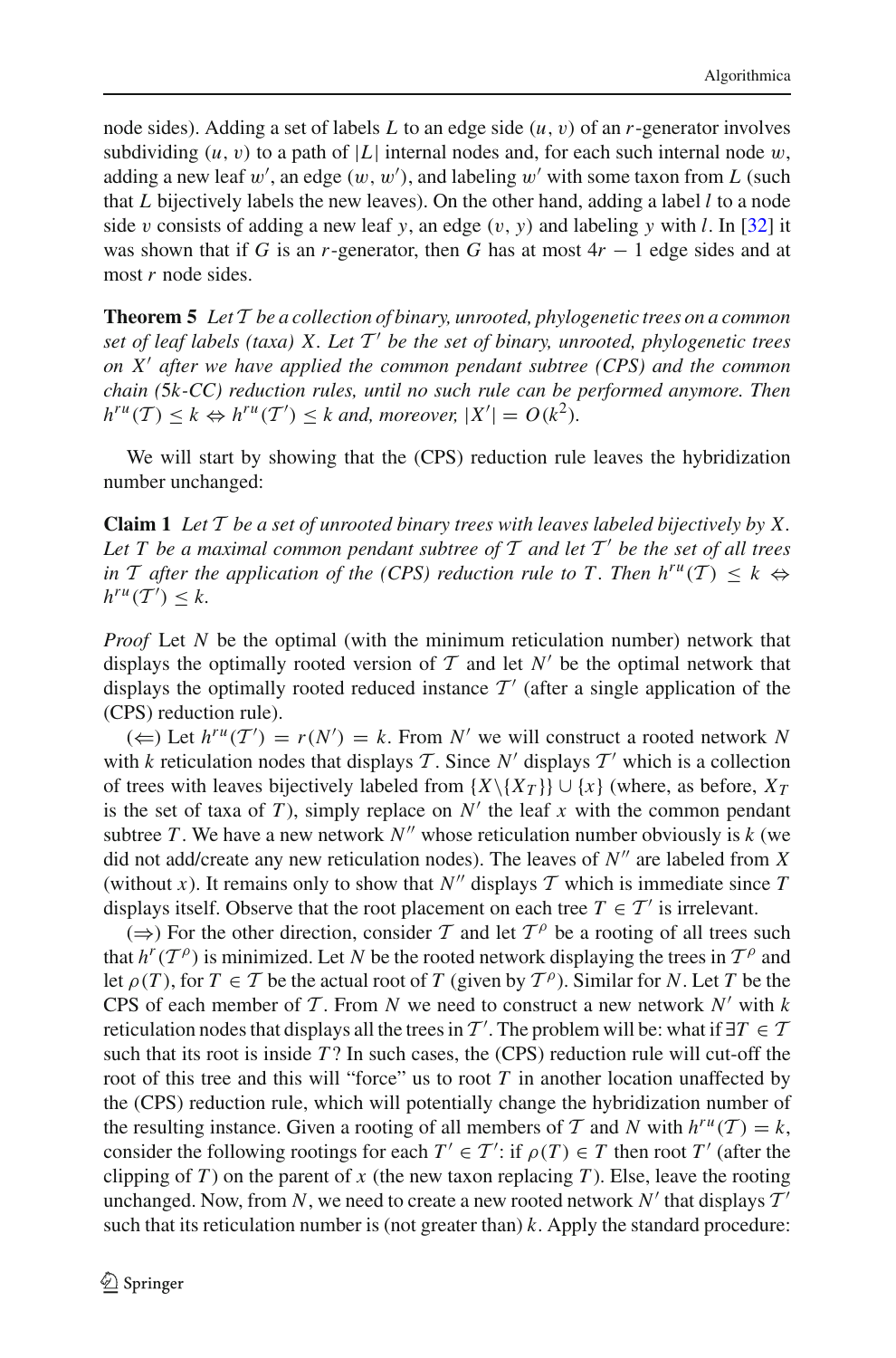let  $X_T \subset X$  be the set of leaves of the CPS *T* and let  $(x_1, x_2, \ldots, x_t)$  be some arbitrary but fixed ordering of them. Start with  $x_1$ , delete it and delete any reticulation node with outdegree 0 and perform the standard cleaning-up operations<sup>[2](#page-23-0)</sup> until the resulting network is a phylogenetic network. Repeat for  $x_2$  and so on until arriving at  $x_t$  which is simply relabelled by the new taxon  $x$ . Let  $N'$  be the resulting network. By construction, *N*<sup> $\prime$ </sup> displays all  $T_i' \in T'$  and  $r(N') \leq k$ .

Now to the common chain reduction rule:

**Claim 2** *Let*  $T$  *be a set of binary, unrooted trees on*  $X$  *and let*  $T'$  *be the set of trees in T after a single application of the (5k-CC) reduction rule. Then,*  $h^{ru}(T) \leq k \Leftrightarrow$  $h^{ru}(\mathcal{T}') \leq k.$ 

*Proof* For the first direction (from the reduced to the original instance) let  $C =$  $(x_1, x_2, \ldots, x_t)$  be a subset of the taxa *X* that defines a maximal common chain of length  $> 5k$ . Suppose that, in T, we have clipped C down to a reduced chain  $C_R = (x_1, \ldots, x_{5k})$ . Let  $T_R$  be the set of these clipped (or reduced) trees and let  $N_R$ be a network that displays some rooted version of  $T_R$  with *k* reticulation nodes. Since the generator has at most  $5k - 1$  sides, there must exist at least one side containing at least two leaves of the chain. Let  $x_i$  and  $x_j$  be two leaves of the chain that are on the same side *s* of the generator, with  $x_i$  above  $x_j$ . Clearly, this side must be an edge side. We will consider the case that  $i < j$ . The case that  $j < i$  can be handled symmetrically.

First suppose that  $\{i, j\} \neq \{1, 2\}$ . Then, we move all the taxa of the chain on the appropriate location on the side *s* of  $x_i$ ,  $x_j$  of the generator *G*. We take all taxa  $x_\ell$  such that  $\ell > j$  and plug them after  $x_j$  in *s*, by appropriately subdividing the unique edge exiting the parent of  $x_j$ . We do the opposite for all the taxa  $x_{\ell'}$  such that  $\ell' < i$  i.e., plug them "before"  $x_i$  in  $s$  by appropriately subdividing the unique edge entering the parent of  $x_i$ .

Now suppose that  $i = 1$  and  $j = 2$ . Then we take any other pair of leaves that are on the same side of the generator and go back to the previous case. To see that such leaves exist, assume that  ${x_1, x_2}$  is the only pair of leaves that are on the same side. If the trees in  $T_R$  are not all identical, then there exists at least one leaf y that is not in the reduced chain  $C_R$ . Since the generator has at most  $5k - 1$  sides, and the chain has 5*k* leaves, this implies that each side contains at least one leaf of the chain. Let  $x_q$  be a leaf of the chain that is on the same side as *y*. This is only possible when  $q \in \{1, 5k\}$ . If  $q = 1$  this implies that the original chain *C* was not maximal and we obtain a contradiction. If  $q = 5k$ , then we can add y to  $C_R$  and obtain a longer common chain  $C'_R$ . Repeating this argument, we eventually obtain a contradiction or find out that all trees in  $T_R$  are identical (a case that can be handled trivially).

As mentioned before, the case that  $j < i$  can be handled symmetrically. In this case, we make sure that  $\{i, j\} \neq \{5k - 1, 5k\}.$ 

*Expanding Step* We still need to expand the chain by introducing the "missing" taxa (the ones that disappeared after the clipping of the chain). Move all these taxa

<span id="page-23-0"></span> $<sup>2</sup>$  Deleting reticulation nodes with outdegree 0; suppressing nodes with indegree and outdegree both equal</sup> to 1; deleting leaves unlabelled by taxa; deleting nodes with indegree 0 and outdegree 1.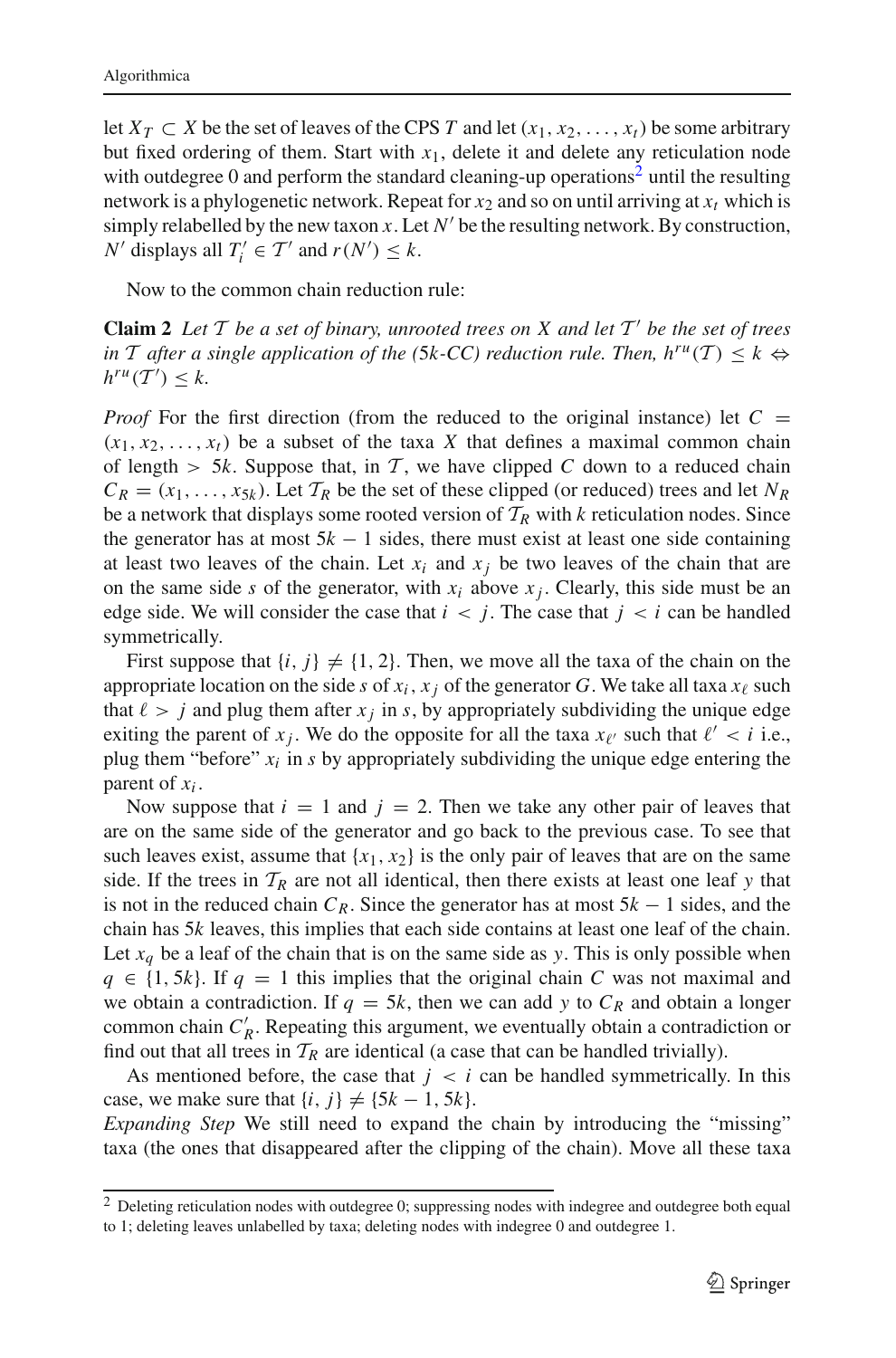${x}_{5k+1},...,x_t$  to the side *s* in such a way that either *C* or the reverse sequence becomes a chain in the network. In that way, from  $N_R$  on  $X_R$  (the leaf label set without the clipped labels after an application of the (5*k*-CC) rule) we have created a new network *N* on *X* with the same reticulation number as  $N<sub>R</sub>$ . We still need to argue that *N* displays some appropriately rooted version of *T* .

Take any tree  $T_R \in \mathcal{T}_R$ . Perform all the previous operations (applied on  $N_R$ ) on *TR*. In other words, move appropriately all the corresponding taxa on the same side of the root and re-introduce the "missing" taxa in such a way that either *C* or the reverse sequence becomes a chain in the tree. In this way, from the rooted network  $N_R$  on  $X_R$ that displays a rooted version of the truncated trees in  $T_R$ , we construct a new rooted network *N* on *X and* rooted versions  $T^{\rho}$  of the trees  $T$ .

We now argue that *N* displays  $T^{\rho}$ . Let  $T^{\rho} \in T^{\rho}$ , let  $T_R$  be the corresponding reduced tree in  $T_R$  and let  $T_R^{\hat{p}}$  be a rooting of the reduced tree  $T_R$  that is displayed by  $N_R$ .

If neither *x*<sub>1</sub> and *x*<sub>2</sub> nor *x*<sub>5*k*−1</sub> and *x*<sub>5*k*</sub> have a common parent in  $T_R^{\rho}$ , then it is clear from the construction that *N* displays  $T^{\rho}$ . If  $x_1$  and  $x_2$  have a common parent in  $T^{\rho}_R$ , then it is possible that  $x_1$  and  $x_2$  are on the same side of the generator of  $N_R$  with  $x_1$ above  $x_2$ . If we moved all chain-taxa below  $x_2$  on this side then this would invert the chain, which would be a problem. However, this does not happen since in this case *i* < *j* and in that case we made sure that  $\{i, j\} \neq \{1, 2\}$ . Symmetrically, if  $x_{5k-1}$ and *x*<sub>5*k*</sub> have a common parent in  $T_R^{\rho}$  and *x*<sub>5*k*</sub> is above *x*<sub>5*k*−1</sub> on some side of *N<sub>R</sub>*, then we do not move all taxa to this side because then  $j < i$  and hence  $\{i, j\} \neq \{5k, 5k-1\}$ .

For the other direction (from the original instance to the truncated), let *N* be a rooted network that displays some rooted version of  $T$  with  $k$  reticulation nodes. Let  $T_R$  be the set of trees from  $T$  after a single application of the common chain reduction rule. Then, from  $N$ , we will show how to create a rooted network  $N'$  that displays some appropriately rooted version of  $T'$ . Let  $N'$  be the network obtained from  $N$  as follows: let *C* be a common chain on *T* of length greater than 5*k*. Take *C* on *N* and "clip" it i.e., delete all leaves  $x_\ell$  with indexes  $\ell \geq 5k + 1$ , and apply the usual cleaning-up steps. If the root of *N* happens to be on the chain then take the single edge *e* entering the parent of the last surviving taxon of the chain with index  $x_{5k}$ , subdivide it and introduce the new root location at the new intermediate node that subdivides *e*. Do the same on all  $T \in \mathcal{T}$ . Thus, we have created a new rooted network N' and a rooting for all trees in  $\mathcal{T}_R$ , all on *X'* (without the "excess" taxa deleted from the common chain). Obviously, by construction, the reticulation number of  $N'$  has not increased. It remains to show that  $N'$  displays  $\mathcal{T}_R$  which follows immediately since  $N$  displays (a rooted version of) *T* .

These two claims show that successive applications of the (CPS) and (5*k*-CC) rules do not change the hybridization number of the resulting reduced instances. Assuming that we have applied these two rules as often as possible, let  $T'$  be the resulting instance. From the previous analysis we know that  $\exists N'$  such that  $r(N') \leq k$ . Since each common chain of  $T'$  has length  $\leq 5k$ , we conclude that in N' we cannot find a chain of length greater than 5*k* where all leaves are on the same side of the underlying generator (otherwise it would constitute a common chain and it would be clipped). Thus, *N* has at most 5*k* − 1 taxa on each *edge* side and, obviously, at most one taxon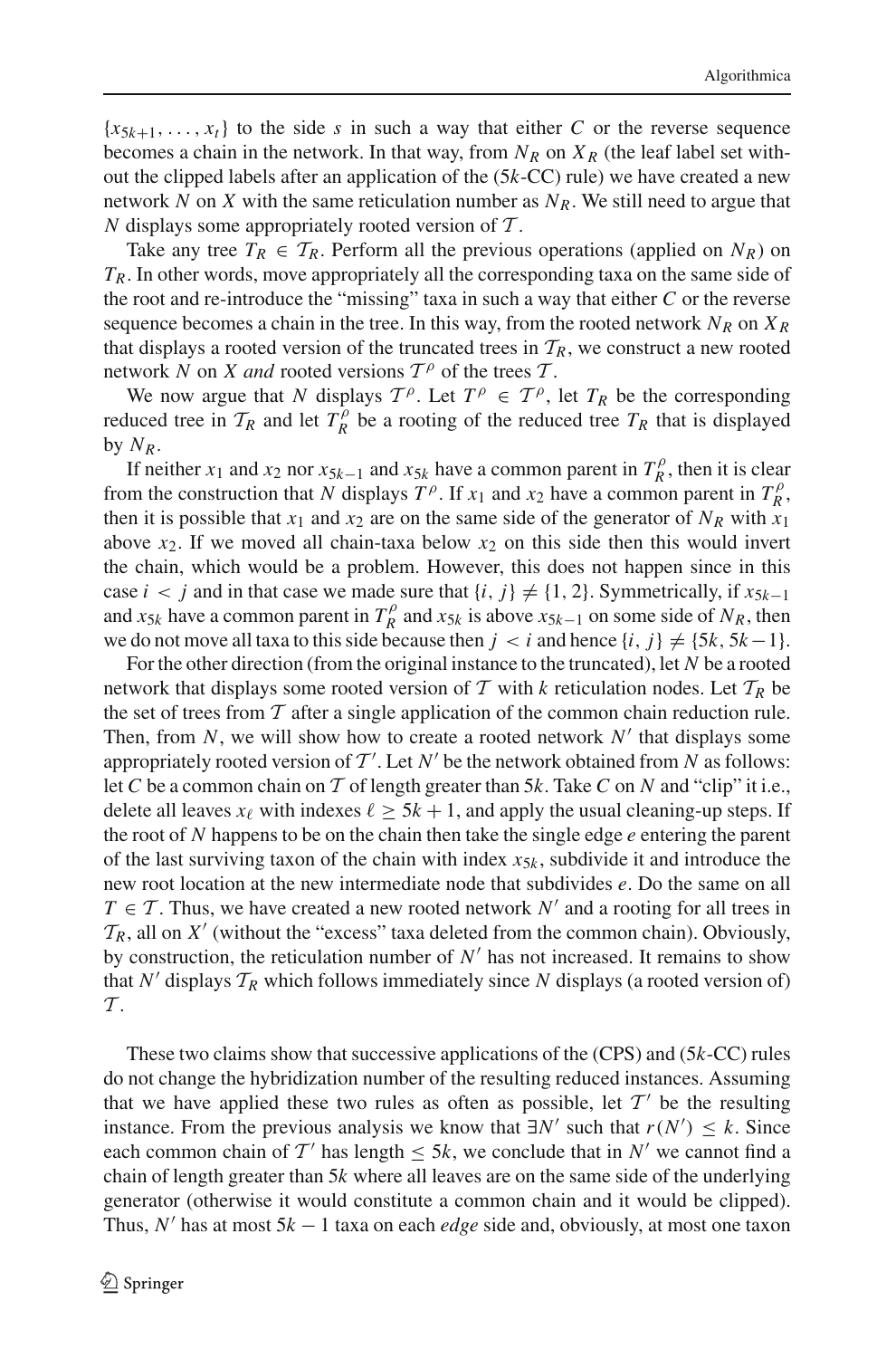on each *node* side. Thus, the total number of taxa that  $N'$  can have is at most

$$
(5k-1)\cdot \underbrace{(4k-1)}_{\text{\# of edge sides}} + \underbrace{k}_{\text{\# of node sides}} < 20k^2.
$$

The above kernelization eventually terminates: at each step we either identify a common pendant subtree or a long common chain or, if none of these is possible, we terminate. Each reduction step reduces the number of taxa by at least 1, so we eventually terminate in polynomial time.

The kernel we have described can be used to give an FPT algorithm to answer the question, "Is  $h^{ru}(T) \leq k$ ?". Let  $T'$  be the kernelized set of trees. If the cardinality of the set of leaves given in the above bound is violated, we know that the answer is NO. So, assume it is not violated. We simply guess by brute-force the root location of each tree in  $\mathcal{T}'$ . Each collection of guesses yields a set of rooted binary phylogenetic trees *T*<sup>*n*</sup>, and we ask "Is  $h^r(T'') \leq k$ ?" Clearly, the answer to "Is  $h^{ru}(T) \leq k$ ?" is YES if and only if at least one of the "Is  $h^r(T'') \leq k$ ?" queries answers YES. The kernelization procedure ensures that each tree in  $T'$  has  $O(k^2)$  taxa and thus also  $O(k^2)$ edges. Hence, the overall running time is the time for the kernelization procedure plus  $[O(k^2)]^t$  calls to an algorithm for HN, where  $t = |T|$ . Noting that  $t \le 2^k$  (otherwise the answer is trivially NO), and that HN is FPT [\[31](#page-29-12)], we obtain an overall running time of  $O(\text{poly}(n) + f(k) \cdot \text{poly}(n)) = O(f(k) \cdot \text{poly}(n)).$ 

This concludes the proof of Theorem [5.](#page-22-0)

### <span id="page-25-0"></span>**6 Conclusions and Open Problems**

In this article we have studied two variations of the classical hybridization number (HN) problem: the root-uncertain variant RUHN and the unrooted variant UHN. We have also studied the natural unrooted variant of the tree containment (TC) decision problem, UTC.

As we have seen, both TC and UTC are NP-complete and FPT in reticulation number. The natural open question here is whether our FPT algorithm for UTC, with running time  $O(4^k \cdot \text{poly}(n))$ , can be improved to achieve a running time of  $O(2^k \cdot$  $poly(n)$ , which is trivial for TC. Also, the TC literature has not yet considered preprocessing, so it would be interesting to adapt our kernelization strategy to the rooted context.

Regarding HN and RUHN, both are APX-hard. It is known that if HN (respectively, RUHN) is in APX then so too is DFVS. However, at present we do not have a reduction from RUHN to HN, which means that (from an approximation perspective) HN might be easier than RUHN. This is an interesting question for future research: it remains a possibility that both HN and DFVS are in APX, but RUHN is not. Both HN and RUHN are FPT in hybridization number, via a quadratic kernel. For RUHN a pertinent question is whether, in the case of just *two* input trees, the best known FPT running time for HN can be matched, which is  $O(3.18<sup>k</sup> \cdot \text{poly}(n))$  [\[35](#page-29-21)]. This raises the question of whether, and in how far, the successful agreement forest abstraction can be adapted for RUHN.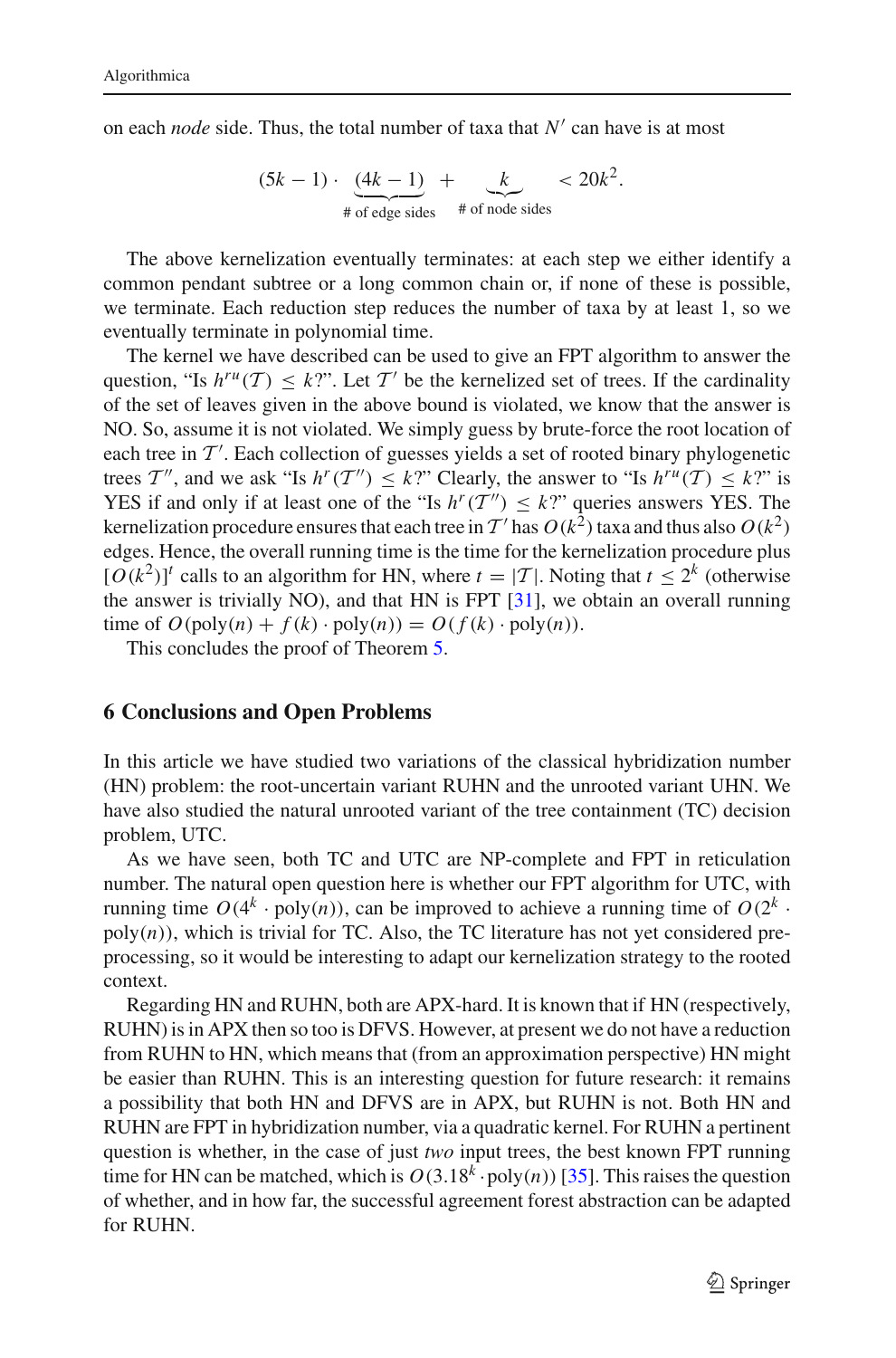In terms of approximation the other variant of HN, UHN, differs quite strikingly from HN, although we note that in this article we have only studied UHN on two trees. For two trees RUHN is (due to its equivalence with TBR) in APX, while it is still unknown whether HN is in APX (see the above discussion). This gap in approximability is similar to that which exists between MAXIMUM ACYLIC AGREMEENT Forest (MAAF) and Maximum Agreement Forest (MAF) on two rooted trees [\[22](#page-29-8)]. This is not so surprising given that MAAF is essentially equivalent to HN, and both the rooted and unrooted variants of MAF (which are essentially equvalent to rSPR and TBR respectively) are firmly in APX.

Alongside the complexity discussions above it is tempting to ask which of the problems studied in this article can (in some formal sense) be "reduced" to each other. The APX-hardness reduction already shows that HN can be reduced to RUHN in a highly approximation-preserving way. Can RUHN be reduced to HN? Can HN be reduced to UHN? Can RUHN be reduced to UHN?

**Acknowledgements** The authors would like to thank the two anonymous reviewers for their helpful comments and suggestions that improved the presentation of the manuscript. Leo van Iersel was partially supported by NWO, including Vidi Grant 639.072.602, and partially by the 4TU Applied Mathematics Institute. The work of both Olivier Boes and Georgios Stamoulis was supported by a NWO TOP 2 grant.

**Open Access** This article is distributed under the terms of the Creative Commons Attribution 4.0 International License [\(http://creativecommons.org/licenses/by/4.0/\)](http://creativecommons.org/licenses/by/4.0/), which permits unrestricted use, distribution, and reproduction in any medium, provided you give appropriate credit to the original author(s) and the source, provide a link to the Creative Commons license, and indicate if changes were made.

# **A Omitted APX-Hardness Proof**

Here we give the details of the omitted proof that RUHN is APX-hard (Theorem [4\)](#page-20-1).

*Proof* To establish the result we provide a linear (L) reduction [\[25\]](#page-29-28) from HN to RUHN. Formally, an L-reduction is defined as follows:

**Definition A.1** Let *A*, *B* be two optimization problems and  $c_A$  and  $c_B$  their respective cost functions. A pair of functions  $f$ ,  $g$ , both computable in polynomial time, constitute an L-reduction from *A* to *B* if the following conditions are true:

- 1. *x* is any instance of  $A \Rightarrow f(x)$  is an instance of *B*,
- 2. *y* is a feasible solution of  $f(x) \Rightarrow g(y)$  is a feasible solution of *x*,
- 3.  $\exists \alpha \geq 0$  such that  $OPT_B(f(x)) \leq \alpha OPT_A(x)$ ,
- 4.  $\exists \beta \ge 0$  such that for every feasible solution *y'* for  $f(x)$  we have  $|OPT_A(x)$  $c_A(g(y'))| \leq \beta |OPT_B(f(x)) - c_B(y')|$

where  $OPT_A$  is the optimal solution value of problem *A* and similarly for *B*.

HN is already known to be NP-hard and APX-hard for  $|T| = 2$ . We will give a  $(\alpha, \beta) = (2, 1)$  L-reduction from HN to RUHN.

Let  $(T_1, T_2)$  be the two trees that are given as input to HN, and let *X* be their set of taxa, where  $n = |X|$ . Let  $(T_1^*, T_2^*)$  be the unrooted trees constructed in the proof of Lemma [4,](#page-19-2) except that here we make the "*c*" and "*d*" caterpillars slightly longer: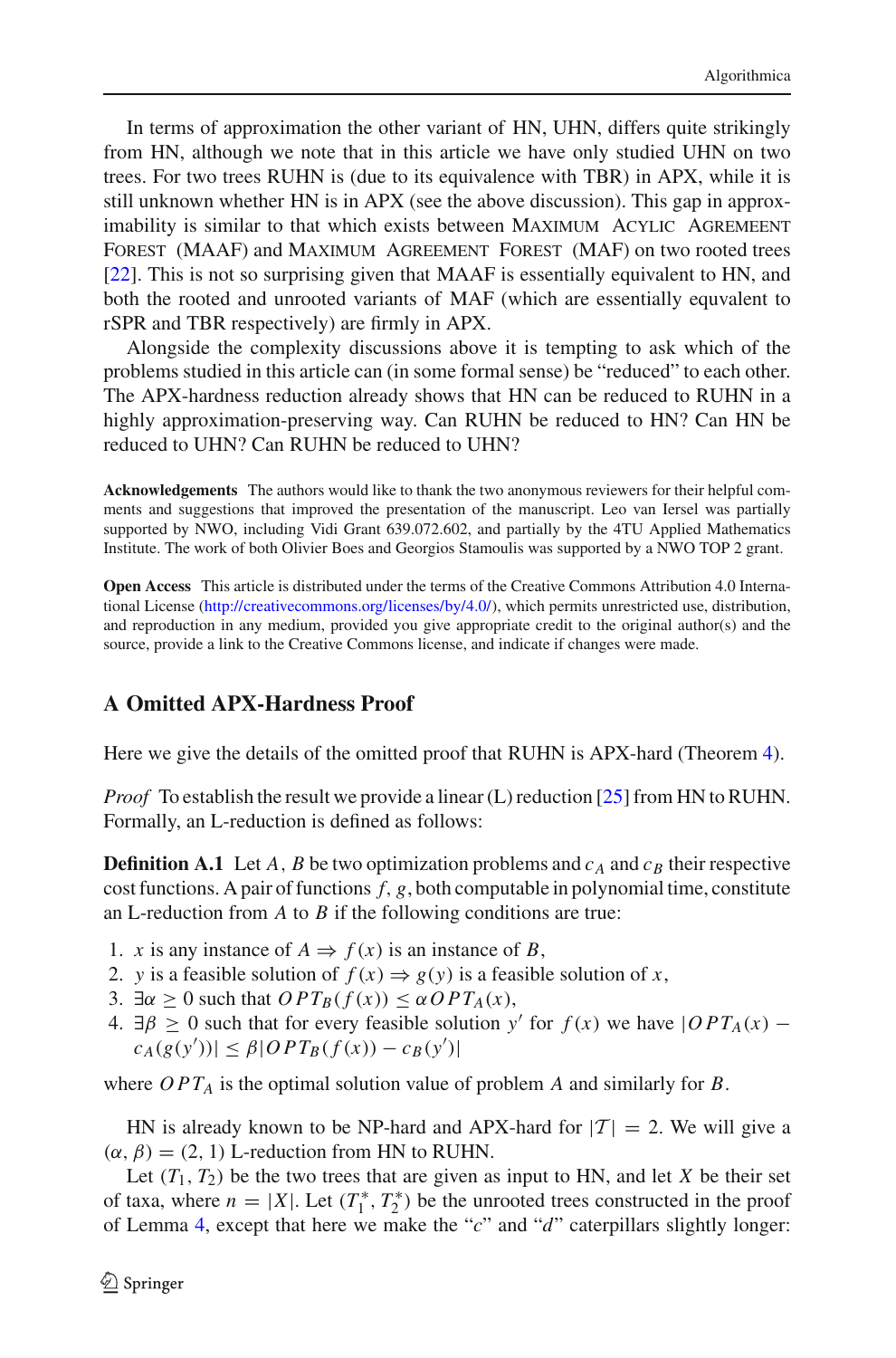length  $(2n + 3)$  instead of length  $(n + 1)$ . It is easy to check that with these longer caterpillars [\(2\)](#page-19-1) still holds.

To avoid technical complications (the approximation oracle outputting an exponentially large answer) it is helpful in this proof to assume that, when given two unrooted binary trees as input, each on *n'* taxa, an approximation oracle for RUHN never returns a network *N* such that *r*(*N*) > *n* . This is reasonable because one can always root the two trees in arbitrary places and construct a trivial network with *n'* reticulation nodes that displays both rootings, simply by "merging" the two rooted trees at their taxa and adding a new root.

The reduction proceeds as follows. First we check whether  $h^{r}(T_1, T_2) = 0$ . This can easily be performed in polynomial time since this holds if and only if *T*<sup>1</sup> and *T*<sup>2</sup> are isomorphic. If the equality holds, then there is no need to call theRUHN approximation oracle: simply return  $T_1$  as an optimal solution to HN (i.e.  $T_1$  is a rooted phylogenetic network that trivially displays both  $T_1$  and  $T_2$ ). Otherwise, we know  $h^r(T_1, T_2) \geq 1$ . Given that (as shown in the previous proof)  $h^{ru}(T_1^*, T_2^*) = h^r(T_1, T_2) + 1$  it then follows immediately that  $h^{ru}(T_1^*, T_2^*) \leq \alpha \cdot h^r(T_1, T_2)$ , thus satisfying the "forward mapping" part of the L-reduction (i.e. point 3 of the definition).

We now consider the "back mapping" part, i.e. point 4 of the definition. Consider the solution returned by the approximation oracle for RUHN. We distinguish two cases. First, suppose the solution given by the oracle roots  $T_1^*$  and  $T_2^*$  in a "stupid" way i.e. such that two oppositely oriented rooted caterpillars are induced. If this happens, the network given by the oracle will have reticulation number at least  $2n+1$  (i.e. the length of the caterpillar minus two). We know  $h^{ru}(T_1^*, T_2^*) = h^r(T_1, T_2) + 1$  so, trivially,  $h^{ru}(T_1^*, T_2^*) \leq n+1$ . Hence, the additive gap between the quality of the approximate and exact solution to RUHN( $T_1^*$ ,  $T_2^*$ ) is at least  $(2n+1)-(n+1) = n$ . To complete the L-reduction in this case, we simply discard the output of the approximation oracle, and return a trivial solution to HN with *n* reticulations (e.g. by merging  $T_1$  and  $T_2$  at their taxa and adding a new root). Given that  $h^r(T_1, T_2) \geq 1$ , the additive gap between our approximate solution to HN and its true optimum is at most  $n-1$ . Clearly,  $n-1 \leq \beta \cdot n$ , as required by the "back mapping" part of the L-reduction.

The other case is if the the approximate solution roots the trees in a "sensible" way. That is, without loss of generality,  $T_1^*$  is rooted somewhere inside its *c*-part and  $T_2^*$ is rooted somewhere above its  $T_2$  part (i.e. somewhere in its *c*-part or *d*-part). This case is somewhat more subtle. Suppose the network *N* returned by the approximation oracle for RUHN has reticulation number *q*.

We restrict  $N'$  to only those nodes and edges necessary to display  $T_1$  and  $T_2$ . The images of  $T_1$  and  $T_2$  inside  $N'$  can easily be found in polynomial time because (a) images of the rootings of  $T_1^*$  and  $T_2^*$  within *N'* will be returned by the oracle as certificates, and (b) due to the location of the chosen roots, images of  $T_1$  and  $T_2$  within *N'* can be directly extracted from the images of the rootings of  $T_1^*$  and  $T_2^*$ . (Note that if  $N^{T_1,T_2}$ , which simply denotes the union of the two images, does not comply with the degree restrictions of a rooted binary phylogenetic network, it is easy to modify it so that it does comply with these restrictions, without raising its reticulation number).  $N^{T_1,T_2}$  displays  $T_1$  and  $T_2$ , and has *X* as its set of taxa: this will be the solution we return for HN.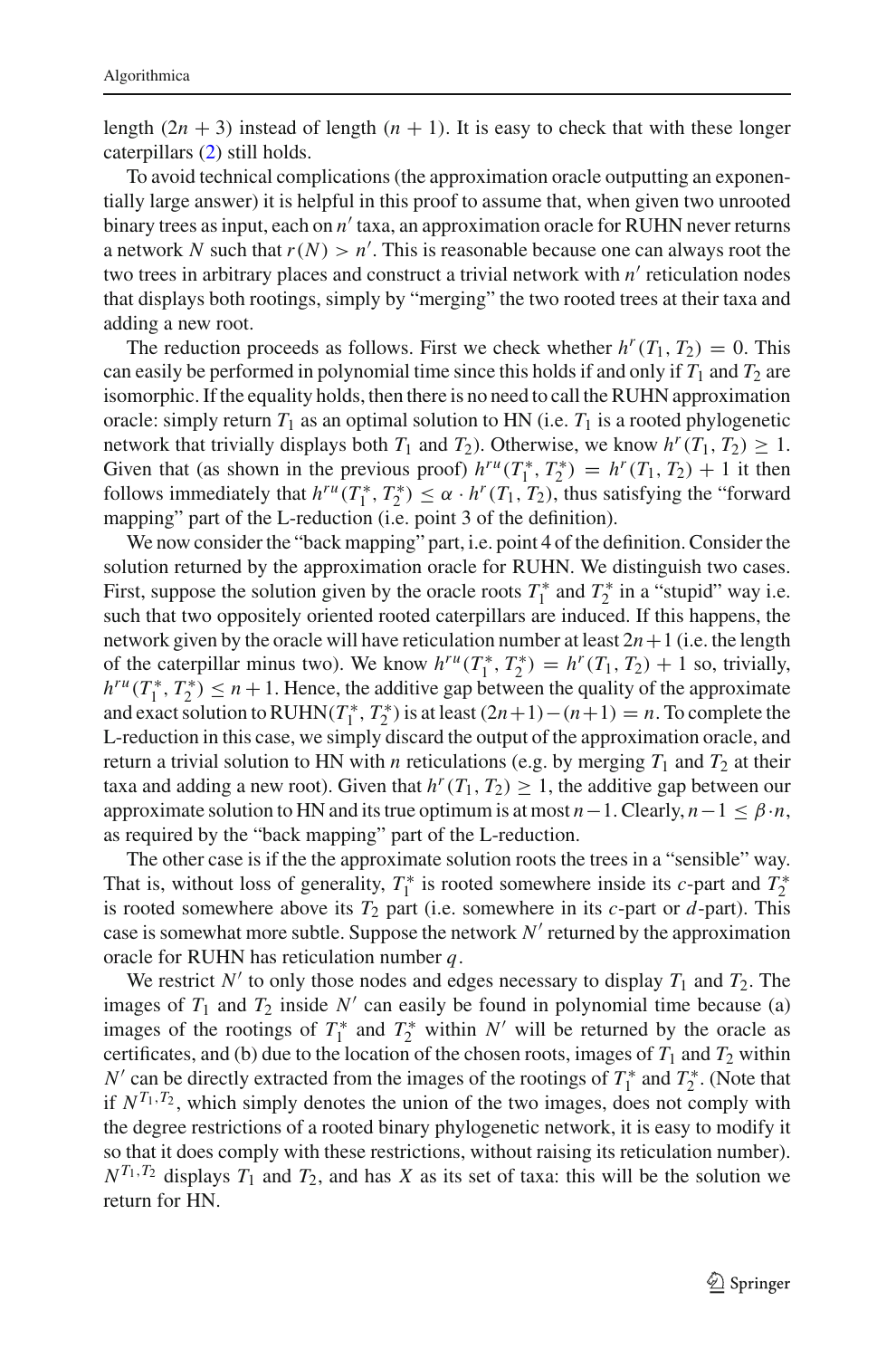Suppose that  $N^{T_1,T_2}$  has reticulation number  $p$ . Given that the restriction operation does not create new reticulation nodes (but possibly deletes them),  $p \leq q$ . To make the reduction go through, we need:

$$
|p - h^{r}(T_1, T_2)| \leq \beta |q - h^{r}(T_1^*, T_2^*)|
$$

which is equivalent to,

$$
|p - h^{r}(T_1, T_2)| \le |q - h^{r}(T_1, T_2) - 1|
$$

If  $p \le (q - 1)$  this is immediate. However, what if  $p = q$ ? This occurs if  $N^{T_1, T_2}$ has just as many reticulations as  $N'$  i.e. the restriction process did not delete any reticulation nodes. However, this cannot happen, for the following reason. Consider again the image of the rooting of  $T_1^*$  in  $N'$ . Extract all nodes and edges on the image that minimally span the taxa  $\{c_0, \ldots, c_{2n+2}, d_0, \ldots, d_{2n+2}\}$ . Do this also for the image of the rooting of  $T_2^*$  in *N'*. Let  $N^{Cat}$  be the network obtained from  $N'$  by restricting to the union of these nodes and edges. *NCat* is a rooted binary phylogenetic network on  ${c_0, \ldots, c_{2n+2}, d_0, \ldots, d_{2n+2}}$  that displays the caterpillars induced by the rootings of  $T_1^*$  and  $T_2^*$ . Crucially,  $r(N^{Cat}) > 0$ . This is because, as observed earlier, the caterpillar parts of  $T_1^*$  and  $T_2^*$  remain non-isomorphic wherever you place the root exactly. In turn this means that  $N^{Cat}$  must contain at least one reticulation node v. This reticulation node v necessarily lies on the images of both  $T_1^*$  and  $T_2^*$ , since otherwise it would not have survived to be a reticulation node in  $N^{Cat}$  (i.e. at most one of its two incoming edges would have been extracted, and hence it would have been suppressed). However, v does not lie on the part of the image of  $T_1^*$  that contributed to  $N^{T_1,T_2}$ , since v is not part of the image of  $T_1$ . Hence, v lies on (at most) the image of  $T_2$ , meaning that v is a reticulation node that does not survive when  $N^{T_1,T_2}$  is created (because at most one of its two incoming edges is extracted), and hence  $p < q$ .

The above proof can, if desired, be strengthened to an  $(\alpha, 1)$  L-reduction for any constant  $1 < \alpha < 2$ . To achieve this, we do not begin by checking whether  $h(T_1, T_2) =$ 0, but instead whether  $h(T_1, T_2) < \frac{1}{\alpha - 1}$ , and if so we simply return an optimal solution. For constant  $\alpha$  this can be performed in polynomial time, because computation of HN is FPT in  $h^r(T_1, T_2)$ .

### **References**

- <span id="page-28-2"></span>1. Allen, B.L., Steel, M.: Subtree transfer operations and their induced metrics on evolutionary trees. Ann. Comb. **5**, 1–15 (2001)
- <span id="page-28-4"></span>2. Baroni, M., Grünewald, S., Moulton, V., Semple, C.: Bounding the number of hybridisation events for a consistent evolutionary history. Math. Biol. **51**, 171–182 (2005)
- <span id="page-28-5"></span>3. Bordewich, M., Linz, S., St. John, K., Semple, C.: A reduction algorithm for computing the hybridization number of two trees. Evol. Bioinform. **3**, 86–98 (2007)
- <span id="page-28-3"></span>4. Bordewich, M., Scornavacca, C., Tokac, N., Weller, M.: On the fixed parameter tractability of agreement-based phylogenetic distances. J. Math. Biol. **74**(1–2), 239–257 (2017)
- <span id="page-28-1"></span>5. Bordewich, M., Semple, C.: Computing the hybridization number of two phylogenetic trees is fixedparameter tractable. IEEE/ACM Trans. Comput. Biol. Bioinform. **4**(3), 458–466 (2007)
- <span id="page-28-0"></span>6. Bordewich, M., Semple, C.: Computing the minimum number of hybridization events for a consistent evolutionary history. Discrete Appl. Math. **155**(8), 914–928 (2007)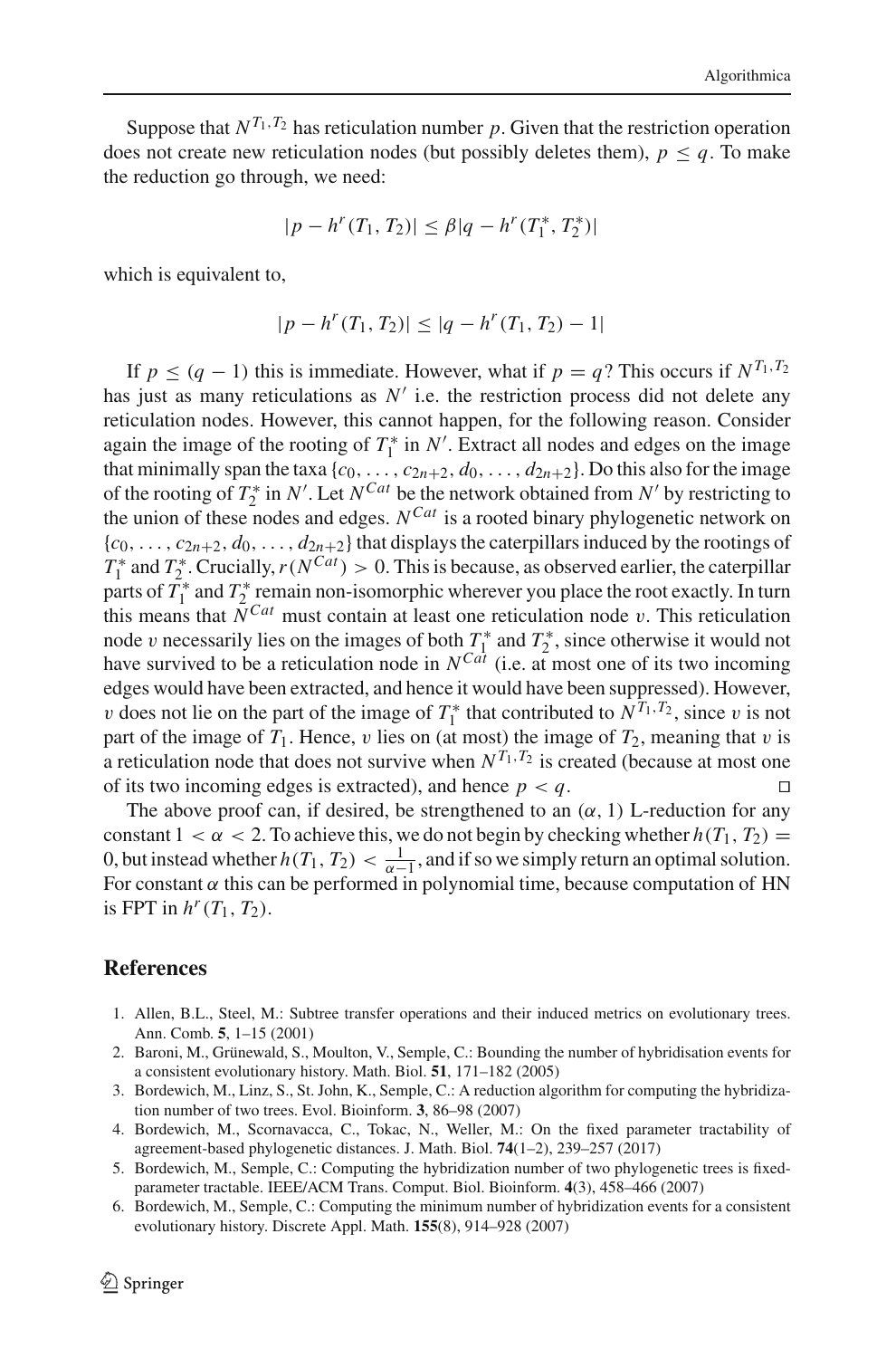- <span id="page-29-15"></span>7. Bordewich, M., Semple, C.: Reticulation-visible networks. Adv. Appl. Math. **78**, 114–141 (2016)
- <span id="page-29-19"></span>8. Chen, J., Fan, J.-H., Sze, S.-H.: Parameterized and approximation algorithms for maximum agreement forest in multifurcating trees. Theor. Comput. Sci. **562**, 496–512 (2015)
- <span id="page-29-20"></span>9. Chen, J., Shi, F., Wang, J.: Approximating maximum agreement forest on multiple binary trees. Algorithmica. **76**(4), 867–889 (2016)
- <span id="page-29-9"></span>10. Downey, R.G., Fellows, M.R.: Fundamentals of Parameterized Complexity, vol. 4. Springer, New York (2013)
- <span id="page-29-4"></span>11. Drew, B.T., Ruhfel, B.R., Smith, S.A., Moore, M.J., Briggs, B.G., Gitzendanner, M.A., Soltis, P.S., Soltis, D.E.: Another look at the root of the angiosperms reveals a familiar tale. Syst. Biol. **63**(3), 368–382 (2014)
- <span id="page-29-0"></span>12. Felsenstein, J.: Inferring Phylogenies. Sinauer Associates, Incorporated (2004)
- <span id="page-29-14"></span>13. Gambette, P., Berry, V., Paul, C.: Quartets and unrooted phylogenetic networks. J. Bioinform. Comput. Biol. **10**(4), 1250004 (2012)
- <span id="page-29-10"></span>14. Gramm, J., Nickelsen, A., Tantau, T.: Fixed-parameter algorithms in phylogenetics. Comput. J. **51**(1), 79–101 (2008)
- <span id="page-29-16"></span>15. Gunawan, A.D.M., DasGupta, B., Zhang, L.: Locating a phylogenetic tree in a reticulation-visible network in quadratic time. arXiv preprint [arXiv:1603.08655](http://arxiv.org/abs/1603.08655) (2016)
- <span id="page-29-26"></span>16. Gunawan, Andreas D.M., Lu, Bingxin, Zhang, Louxin: A program for verification of phylogenetic network models. Bioinformatics **32**(17), i503 (2016)
- <span id="page-29-5"></span>17. Huson, D.H., Rupp, R., Scornavacca, C.: Phylogenetic Networks: Concepts, Algorithms and Applications. Cambridge University Press, Cambridge (2011)
- <span id="page-29-6"></span>18. Huson, D.H., Scornavacca, C.: A survey of combinatorial methods for phylogenetic networks. Genome Biol. Evol. **3**(1), 23–35 (2011)
- <span id="page-29-23"></span>19. Huson, D.H., Scornavacca, C.: Dendroscope 3: an interactive tool for rooted phylogenetic trees and networks. Syst. Biol. **61**(6), 1061–1067 (2012)
- <span id="page-29-18"></span>20. Kanj, I., Nakleh, L., Than, C., Xia, G.: Seeing the trees and their branches in the network is hard. Theor. Comput. Sci. **401**, 153–164 (2008)
- <span id="page-29-27"></span>21. Kelk, S., Scornavacca, C.: Constructing minimal phylogenetic networks from softwired clusters is fixed parameter tractable. Algorithmica **68**(4), 886–915 (2014)
- <span id="page-29-8"></span>22. Kelk, S., van Iersel, L.J.J., Linz, S., Lekić, N., Scornavacca, C., Stougie, L.: Cycle killer... Qu'est-ce que c'est? On the comparative approximability of hybridization number and directed feedback vertex set. SIAM J. Discrete Math. SIDMA **26**(4), 1635–1656 (2012)
- <span id="page-29-2"></span>23. Morrison, D.A.: An Introduction to Phylogenetic Networks. RJR Productions, Uppsala (2011)
- <span id="page-29-7"></span>24. Nakhleh, L.: Evolutionary phylogenetic networks: models and issues. In: Heath, L.S., Ramakrishnan, N. (eds.) Problem Solving Handbook in Computational Biology and Bioinformatics, No. 784. Springer Science & Business Media (2010)
- <span id="page-29-28"></span>25. Papadimitriou, C.H., Yannakakis, M.: Optimization, approximation, and complexity classes. J. Comput. Syst. Sci. **43**(3), 425–440 (1991)
- <span id="page-29-24"></span>26. Richards, D.: Complexity of single-layer routing. IEEE Trans. Comput. **3**, 286–288 (1984)
- <span id="page-29-3"></span>27. Salemi, M., Vandamme, A.M. (eds.): The Phylogenetic Handbook. A Practical Approach to DNA and Protein Phylogeny. Cambridge University Press, Cambridge (2003)
- <span id="page-29-25"></span>28. Schrijver, A.: Combinatorial Optimization: Polyhedra and Efficiency, vol. 24. Springer, New York (2002)
- <span id="page-29-1"></span>29. Semple, C., Steel, M.: Phylogenetics. Oxford University Press, Oxford (2003)
- <span id="page-29-11"></span>30. van Iersel, L.J.J., Kelk, S., Leki´c, N., Scornavacca, C.: A practical approximation algorithm for solving massive instances of hybridization number for binary and nonbinary trees. BMC Bioinform. **15**, 127– 127 (2013)
- <span id="page-29-12"></span>31. van Iersel, L.J.J., Kelk, S., Scornavacca, C.: Kernelizations for the hybridization number problem on multiple nonbinary trees. J. Comput. Syst. Sci. **82**(6), 1075–1089 (2016)
- <span id="page-29-22"></span>32. van Iersel, L.J.J., Linz, S.: A quadratic kernel for computing the hybridization number of multiple trees. Inf. Process. Lett. **113**(9), 318–323 (2013)
- <span id="page-29-17"></span>33. van Iersel, L.J.J., Semple, C., Steel, M.: Locating a tree in a phylogenetic network. Inf. Process. Lett. **110**(23), 1037–1043 (2010)
- <span id="page-29-13"></span>34. Wendel, J.F., Doyle, J.J.: Phylogenetic incongruence: window into genome history and molecular evolution. Mol. Syst. Plants II DNA Seq. **265**, 296 (1998)
- <span id="page-29-21"></span>35. Whidden, C., Beiko, R.G., Zeh, N.: Fixed-parameter algorithms for maximum agreement forests. SIAM J. Comput. **42**(4), 1431–1466 (2013)